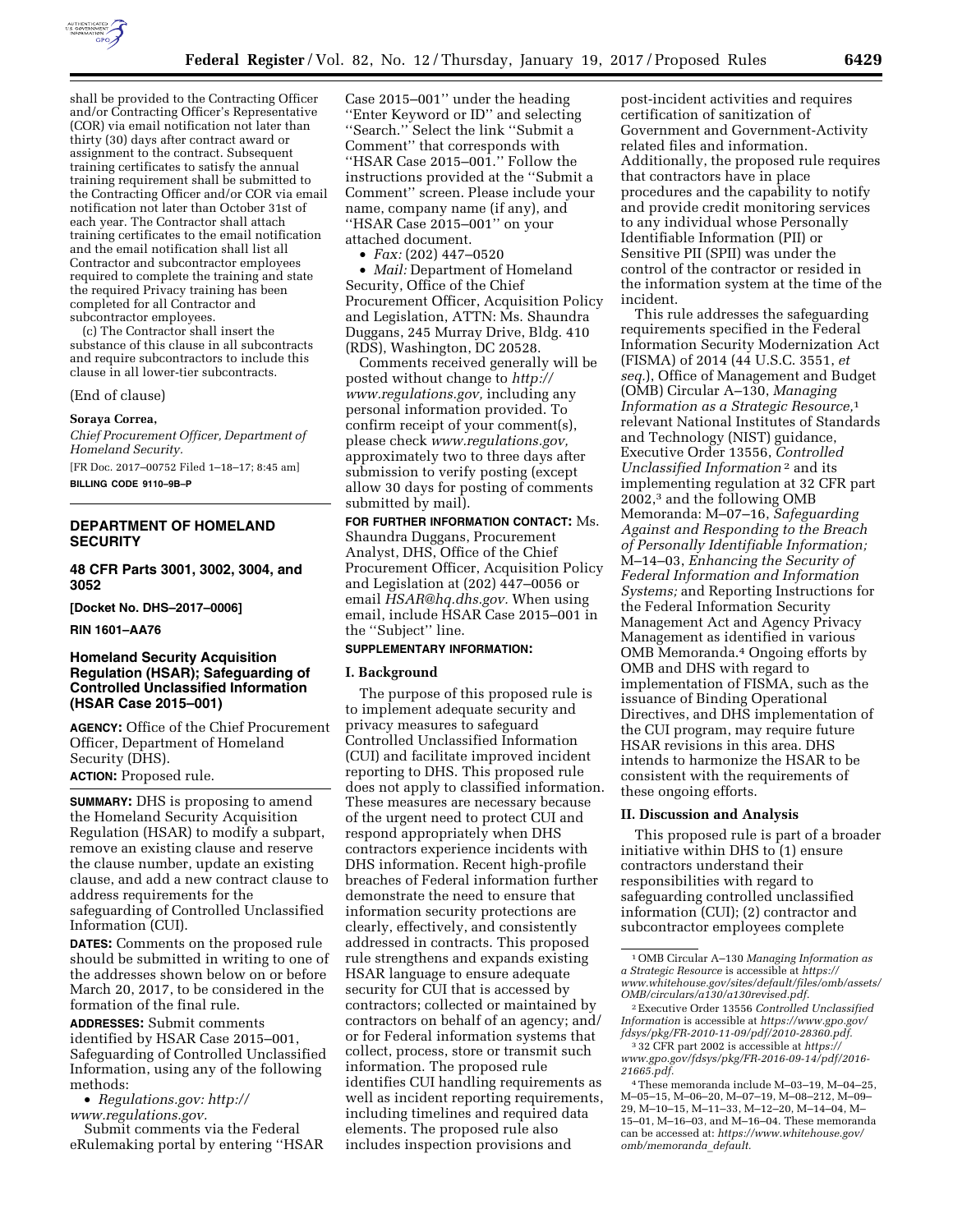information technology (IT) security awareness training before access is provided to DHS information systems and information resources or contractorowned and/or operated information systems and information resources where CUI is collected, processed, stored or transmitted on behalf of the agency; (3) contractor and subcontractor employees sign the DHS RoB before access is provided to DHS information systems, information resources, or contractor-owned and/or operated information systems and information resources where CUI is collected, processed, stored or transmitted on behalf of the agency; and (4) contractor and subcontractor employees complete privacy training before accessing a Government system of records; handling personally identifiable information (PII) and/or sensitive PII information; or designing, developing, maintaining, or operating a system of records on behalf of the Government.

DHS is proposing to amend and expand an existing HSAR subpart. This proposed rule would (1) add new definitions; (2) clarify the applicability of the subpart; (3) remove an existing clause and reserve the clause number; (4) revise an existing clause; and (5) add a new clause to implement expanded safeguarding requirements and identify new policies for incident reporting, incident response, notification and credit monitoring. Each of these proposed changes are described in detail below.

(1) DHS is proposing to revise subpart 3002.101, Definitions, to define ''adequate security,'' ''controlled unclassified information,'' ''Federal information,'' ''Federal information system,'' ''handling,'' ''information resources,'' ''information security,'' and ''information system,'' '' and remove the definition of sensitive information. The definition of the terms ''adequate security," "Federal information," and ''Federal information system'' is taken from OMB Circular A–130, *Managing Information as a Strategic Resource.* The definition of controlled unclassified information is taken from its implementing regulation at 32 CFR part 2002. The definition of ''handling'' was developed based upon a review of definitions for the term developed by other Federal agencies. The definition for the term ''information security'' is taken from FISMA 2014 (44 U.S.C. 3552(b)(3)) and the definitions for the terms ''information resources'' and ''information system'' are taken from 44 U.S.C. 3502(6) and 44 U.S.C. 3502(8) respectively. The definition of ''sensitive information'' is removed because it is being replaced with

''controlled unclassified information'' consistent with Executive Order 13556 and its implementing regulation at 32 CFR part 2002. This rule also adds five (5) new categories/subcategories of CUI titled Homeland Security Agreement Information, Homeland Security Enforcement Information, Operations Security Information, Personnel Security Information, and Sensitive Personally Identifiable Information for consistency with NARA's CUI regulation (32 CFR part 2002). The definitions of these terms are needed because these terms appear in the new proposed clause at 3052.204–7X, *Safeguarding of Controlled Unclassified Information.* 

(2) DHS is proposing to revise subpart 3004.470, Security requirements for access to unclassified facilities, Information Technology resources, and sensitive information, to change the title of the subpart and to clarify the applicability of the subpart to the acquisition lifecycle. The title of the subpart would be changed to ''Security requirements for access to unclassified facilities, information resources, and controlled unclassified information'' and a new subsection for definitions would be added under the subpart. Accordingly, the subsections would be renumbered as follows: 3004.470–1 Scope, 3004.470–2 Definitions, 3004.470–3 Policy, and 3004.470–4 Contract Clauses. Originally, the title of this subpart contained the term ''information technology resources;'' however, this term is inconsistent with 44 U.S.C. 3502(6) which defines the term ''information resources.'' Subsection 3004.470–1, Scope, would be amended for consistency in terminology and to make clear the applicability of the subpart to the acquisition lifecycle. Subsection 3004.470–2, Definitions, would be added to define the term ''incident.'' The definition for ''incident'' is taken from FISMA 2014 (44 U.S.C. 3552(b)(2)). This term could not be defined at 3002.1, Definitions, because the meaning of the term ''incident'' in this subpart differs from the meaning it is given in other parts of the HSAR. Additionally, this definition is needed because this term appears in the clause at 3052.204–7X, *Safeguarding of Controlled Unclassified Information.*  Subsection 3004.470–3, Policy, would be revised to (a) remove explicit references to Departmental policies and procedures to safeguard CUI that are subject to change and provide a public facing link for which these policies and procedures can be accessed and (b) make clear the requirements for

completion of security forms and background investigations for contractor employees that require recurring access to Government facilities or CUI. Subsection 3004.470–4, Contract Clauses, would be revised to remove reference to 3052.204–70, Security Requirements for Unclassified Information Technology Resources and identify the applicability of the clause at 3052.204–7X, *Safeguarding of Controlled Unclassified Information,* to solicitations, contracts, and subcontracts.

(3) Clause 3052.204–70, Security Requirements for Unclassified Information Technology Resources, would be removed and the clause number reserved. This change is necessary because the addition of the clause at 3052.204–7X *Safeguarding of Controlled Unclassified Information*  eliminates the need for this clause.

(4) A new clause at 3052.204–7X, *Safeguarding of Controlled Unclassified Information,* would be added to ensure adequate protection of CUI. The new clause adds definitions and identifies CUI handling requirements, Authority to Operate requirements, incident reporting and response requirements, PII and SPII notification requirements, credit monitoring requirements, sanitization of Government and Government-Activity related files and information requirements, other reporting requirements, and subcontract requirements. Each of these requirements is described below.

#### *(a) Definitions*

This section would add definitions, which also appear in part at 3002.1 Definitions and 3004.470–2 Definitions, as follows: ''adequate security,'' ''Controlled Unclassified Information,'' ''Federal information,'' ''Federal information system,'' ''handling,'' ''Homeland Security Agreement Information,'' ''Homeland Security Enforcement Information,'' ''incident,'' ''information resources,'' ''information security," "information system," ''Operations Security Information,'' ''Personnel Security Information,'' and ''Sensitive Personally Identifiable Information.'' The definitions of these terms are needed because these terms appear in 3052.204–7X, *Safeguarding of Controlled Unclassified Information.* 

### *(b) Handling of Controlled Unclassified Information*

This section sets forth specific requirements for contractors and subcontractors when handling CUI in order to better protect against the threat of persistent cyber-attacks and prevent the compromise of CUI, including PII.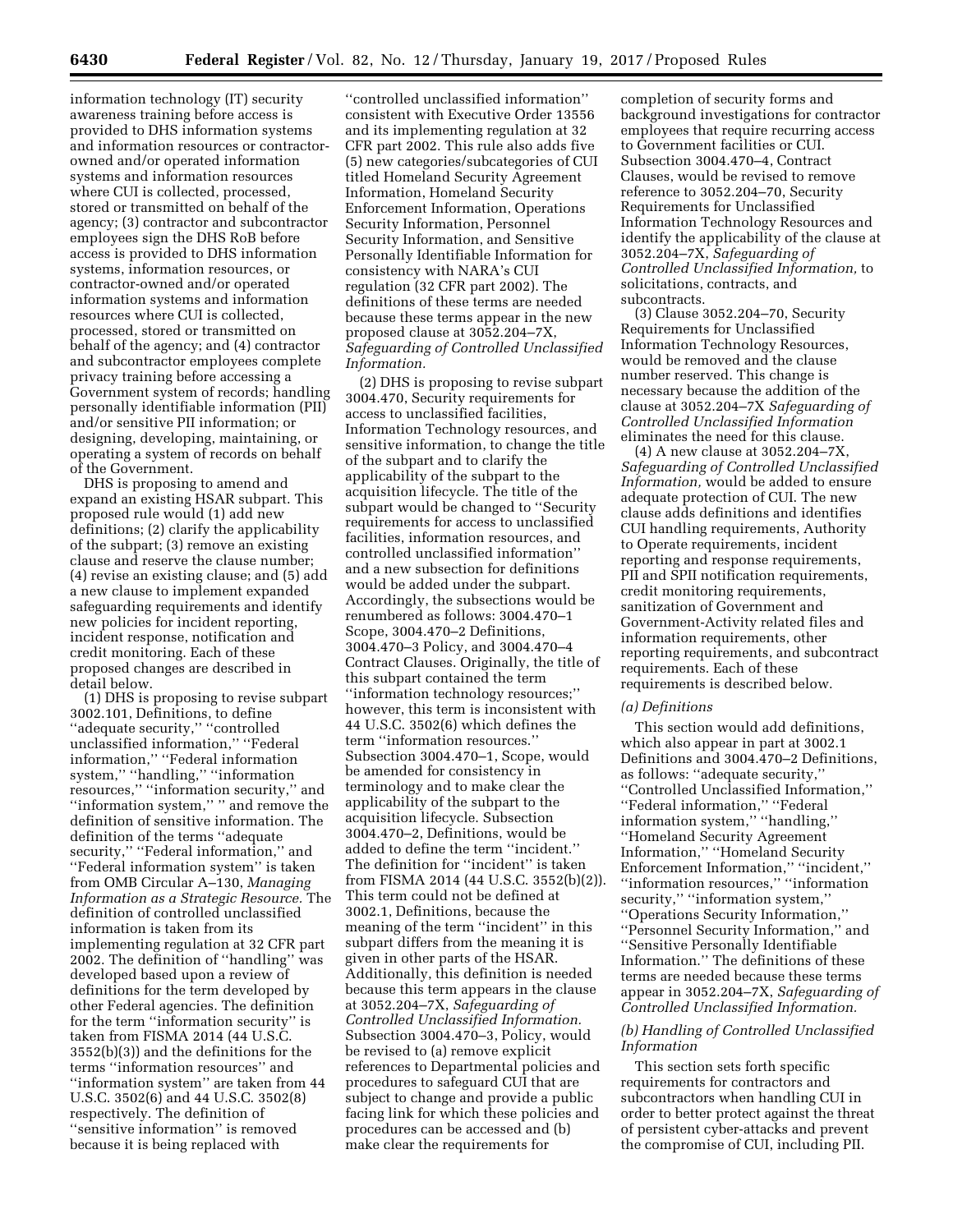These requirements include being in compliance with the DHS policies and procedures in effect at the time of contract award. These policies and procedures are located on a public Web site titled DHS Security and Training Requirements for Contractors which can be accessed via *[http://www.dhs.gov/dhs](http://www.dhs.gov/dhs-security-and-training-requirements-contractors)[security-and-training-requirements](http://www.dhs.gov/dhs-security-and-training-requirements-contractors)[contractors.](http://www.dhs.gov/dhs-security-and-training-requirements-contractors)* This Web site identifies Departmental policies and procedures that contractors must comply with related to personnel security, information security, IT security, and privacy. The Web site also identifies and provides contractors with access to IT security awareness and privacy training. The policies and training requirements contained on this Web site are existing requirements that DHS routinely includes in the terms and conditions of its contracts, some of which are pre-existing through HSAR 3052.204–70 *Security Requirements for Unclassified Information Technology Resources* and 3052.204–71 *Contractor Employee Access.* Part of the intent of this proposed rulemaking is to increase transparency by consolidating these existing requirements in a single location that is easily accessible by the public. Changes to these policies and procedures will be reflected on the Web site and changes that impact contract performance will be communicated to the contractor by the Government.

Handling requirements also include not using or redistributing any CUI collected, processed, stored, or transmitted by the contractor, except as specified in the contract and not maintaining SPII in the contractor's invoicing, billing, and other recordkeeping systems maintained to support financial or other administrative functions. DHS believes that maintaining SPII in the contractor's invoicing, billing, and other recordkeeping systems creates unnecessary risk of compromise and is not otherwise needed to achieve contract administration functions. DHS welcomes comments regarding whether other categories of CUI should be similarly excluded from a contractor's invoicing, billing, and other recordkeeping systems. Through these and other requirements set forth in the proposed clause and discussed in detail in the following sections, the Department believes that contractors and subcontractors will provide adequate security from the unauthorized access and disclosure of CUI.

## *(c) Authority To Operate*

FISMA defines a comprehensive framework for ensuring the protection of Government information, operations

and assets against natural or man-made threats. This section sets forth information security requirements contractors operating a Federal information system must meet prior to collecting, processing, storing, or transmitting CUI in that information system as required by FISMA and set forth in NIST Special Publication 800– 53, *Recommended Security and Privacy Controls for Federal Information Systems and Organizations.* The requirements include completing the security authorization process, including the preparation of security authorization package and obtaining an independent assessment; renewal of the security authorization; security review; and Federal reporting and continuous monitoring.5

Security authorization involves comprehensive testing and evaluation of security features (also known as controls) of an information system. It addresses software and hardware security safeguards; considers procedural, physical, and personnel security measures; and establishes the extent to which a particular design (or architecture), configuration, and implementation meets a specified set of security requirements throughout the life cycle of the information system. It also considers procedural, physical, and personnel security measures employed to enforce information security policy. The security authorization package includes a Security Plan, Contingency Plan, Contingency Plan Test Results, Configuration Management Plan, Security Assessment Plan, and Security Assessment Report. These documents are used to record the results of the security authorization process and provide evidence that the process was followed correctly. A Federal information system, which includes a contractor information system operating on behalf of an agency, must be granted an Authority to Operate (ATO) before it is granted permission to collect, process, store, or transmit CUI. The ATO is the official management decision given by a senior organizational official to authorize operation of an information

system based on the implementation of an agreed-upon set of security controls.

The independent assessment is used to validate the security and privacy controls in place for the information system prior to submission of the security authorization package to the Government for review and acceptance. Once an ATO is accepted and signed by the Government, it is valid for three (3) years and must be renewed at that time unless otherwise specified in the ATO letter. The Government uses random security reviews as an additional level of verification to ensure security controls are in place, enforced and operating effectively. The contractor shall afford access to DHS, the Office of the Inspector General, other Government organizations, and contractors working in support of the Government access to the Contractor's facilities, installations, operations, documentation, databases, networks, systems, and personnel used in the performance of this contract to conduct security reviews. In addition, contractors operating information systems on behalf of the Government shall comply with Federal reporting and information system continuous monitoring requirements. Reporting requirements are determined by OMB on an annual basis and are defined in the Fiscal Year 2015 DHS Information Security Performance Plan.6 The plan is updated annually to reflect any new or revised reporting requirements from OMB.

### *(d) Incident Reporting*

This section sets forth incident reporting requirements for contractors and subcontractors when reporting known or suspected incidents, including known or suspected incidents that involve PII and/or SPII. The incident reporting requirements described in this section allow the Department to gather the information necessary to formulate an effective incident response plan for incident mitigation and resolution. These requirements include: Reporting all known or suspected incidents to the Component Security Operations Center and notifying the contracting officer and contracting officer's representative of the incident; reporting known or suspected incidents that involve PII or SPII within one hour of discovery and all other incidents within eight hours of discovery; encrypting CUI using FIPS 140–2 Security Requirements for

<sup>5</sup> DHS is aware that NIST Special Publication 800–171, Protecting Controlled Unclassified Information in Nonfederal Information Systems and Organizations, was released in June 2015 to provide federal agencies with recommended requirements for protecting the confidentiality of Controlled Unclassified Information on non-Federal information systems; however, the information system security requirements in this proposed rulemaking are focused on Federal information systems, which include contractor information systems operating on behalf of an agency. Consistent with 32 CFR part 2002, these information systems are not subject to the requirements of NIST Special Publication 800–171.

<sup>6</sup>The Fiscal Year 2015 DHS Information Security Performance Plan can be found at: *[http://](http://www.dhs.gov/dhs-security-and-training-requirements-contractors) [www.dhs.gov/dhs-security-and-training](http://www.dhs.gov/dhs-security-and-training-requirements-contractors)[requirements-contractors.](http://www.dhs.gov/dhs-security-and-training-requirements-contractors)*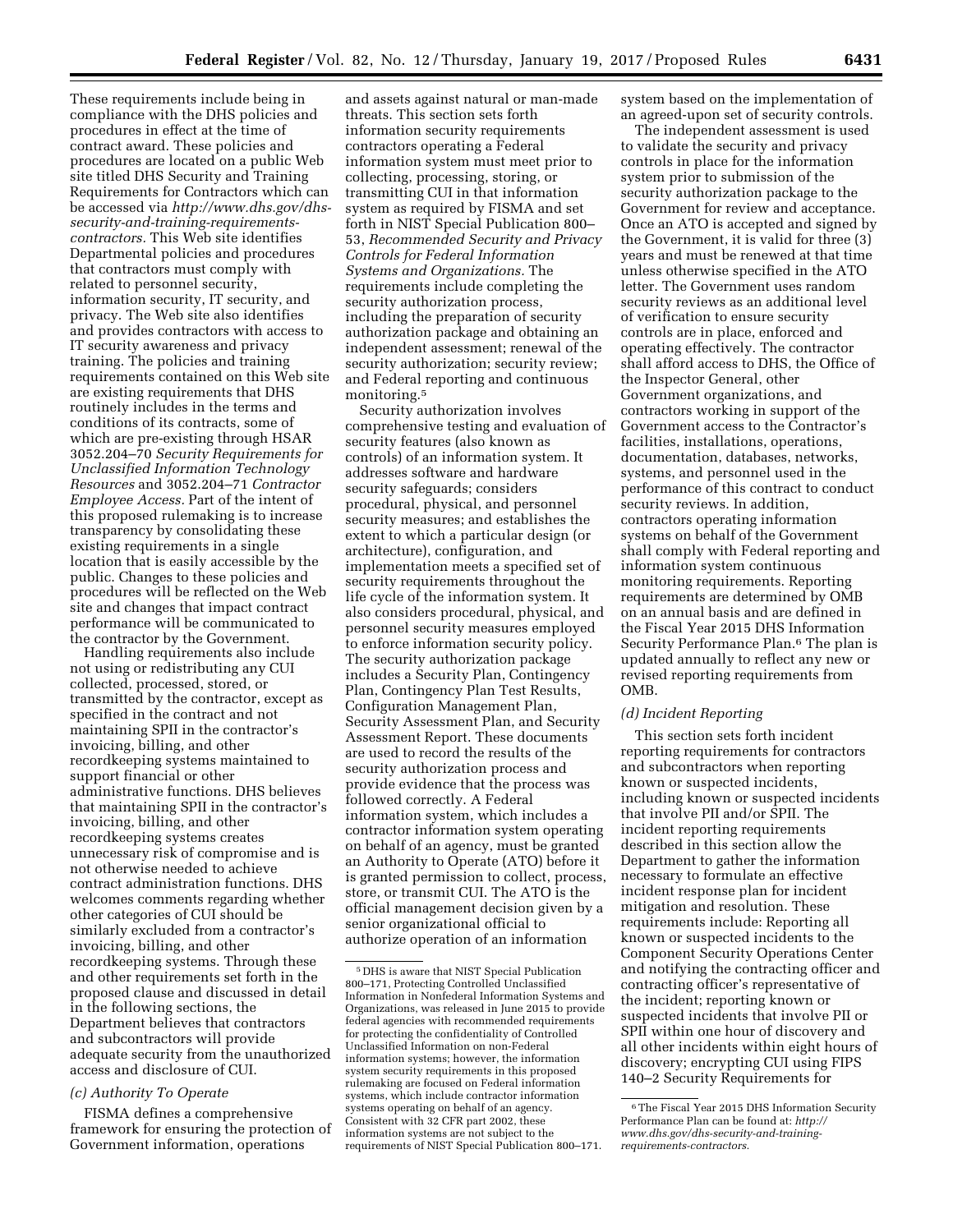Cryptographic Modules and refraining from including CUI in the subject or body of any email; providing additional data elements when reporting incidents involving PII or SPII; and making clear that an incident shall not, by itself, be interpreted as evidence that the contractor failed to provide adequate information security safeguards for CUI.

The timing for reporting incidents involving PII or SPII is consistent with OMB Memorandum M–07–16, Safeguarding Against and Responding to the Breach of Personally Identifiable Information. The timing for reporting incidents unrelated to PII or SPII was derived from existing Departmental policy for reporting incidents related to other categories of CUI such as CVI, Protected Critical Infrastructure Information (PCII), and Sensitive Security Information (SSI). Controlled unclassified information is required to be excluded from the subject or body of an email and encrypted to prevent further compromise of the information when reporting incidents. The additional data elements required when reporting incidents involving PII or SPII are needed to assist in the Department's understanding of the incident and aid in an effective response. DHS also wants to encourage industry to timely report incidents to the Department by making it clear that such reporting does not automatically mean the contractor has failed to provide adequate security or otherwise meet the requirements of the contract.

### *(e) Incident Response*

This section identifies incident response requirements and activities. Incident response activities such as inspections, investigations, forensic reviews, etc. are used to quickly assess, remediate and protect CUI and are conducted whenever an incident is reported to DHS. The goal of these activities is to determine what data was or could have been accessed by an intruder, build a timeline of intruder activity, determine methods and techniques used by the intruder, find the initial attack vector, identify any features/aspects in the information security protections, and provide remediation recommendations to restore the protection of the data. Incident response activities may also include contract compliance analyses.

## *(f) PII and SPII Notification Requirements*

This section sets forth the notification procedures and capability requirements for Contractors when notifying any individual whose PII and/or SPII was under the control of the Contractor or

resided in the information system at the time of the incident. The method and content of any notification by the Contractor shall be coordinated with, and subject to prior written approval by the Contracting Officer utilizing the DHS Privacy Incident Handling Guidance. When appropriate, notification of those affected and/or the public allows those individuals affected by the incident the opportunity to take steps to help protect themselves. Such notification is also consistent with the ''openness principle'' of the Privacy Act which calls for agencies to inform individuals about how their information is being accessed and used, and may help individuals mitigate the potential harms resulting from an incident.

The Department realizes that there are existing state notification laws that industry must also follow. Therefore, DHS welcomes comments regarding the impact, if any, that existing state notification laws will have on industry's ability to comply with this notification requirement.

# *(g) Credit Monitoring*

This section sets forth the requirement that the contractor, when appropriate, is required to provide credit monitoring services, including call center services, if directed by the Contracting Officer, to any individual whose PII or SPII was under the control of the contractor, or resided in the information system, at the time of the incident for a period beginning the date of the incident and extending not less than 18 months from the date the individual is notified. Credit monitoring is a commercial service that can assist individuals in early detection of instances of identity theft. Credit monitoring services notify individuals of changes that appear in their credit report, such as creation of new accounts, changes to their existing accounts or personal information, or new inquiries for credit. Such notification affords individuals the opportunity to take steps to minimize any harm associated with unauthorized or fraudulent activity. The section is only applicable when an incident involves PII or SPII.

The Department deliberately made the provision of notification and credit monitoring services independent from an assessment of fault or lack of compliance with the contract terms and conditions. In accordance with OMB Memorandum M–07–16, Safeguarding Against and Responding to the Breach of Personally Identifiable Information, agencies have the responsibility to notify individuals whose PII or SPII may have been compromised without

unreasonable delay. This notification has often been delayed while detailed forensic analysis and contract compliance inspections are occurring. Under this new provision, notification and credit monitoring, when appropriate, will occur more rapidly as it is not dependent upon any determination of contractor fault or noncompliance. DHS is also aware that sophisticated cyber-attacks can occur despite compliance with contract requirements. In these instances, even though there is no contractor noncompliance, there may still be a need to notify individuals and provide credit monitoring services. Additionally, DHS wants to emphasize that the provisions for notification and credit monitoring services are only applicable when (1) contractor and/or subcontractor employees may have access to PII/SPII or (2) information systems are used to collect, process, store, or transmit PII/SPII on behalf of the agency. DHS is considering broadening the credit monitoring requirement to include identity protection, identity restoration, and related services. DHS welcomes comments regarding the impact, if any, of this change.

#### *(h) Certificate of Sanitization of Government and Government-Activity Related Files and Information*

Upon the conclusion of the contract by expiration, termination, cancellation, or as otherwise identified in the contract, the Contractor must return all CUI to DHS or destroy it physically or logically as identified in the contract. This destruction must conform to the guidelines for media sanitization contained in NIST SP–800–88, Guidelines for Media Sanitization. Further, the contractor must certify and confirm sanitization of media using the template provided in Appendix G of the publication.

### *(i) Other Reporting Requirements*

The purpose of this section is to make clear that the requirements of this clause do not rescind the Contractor's responsibility for compliance with other applicable U.S. Government statutory or regulatory requirements that may apply to its contract(s).

## *(j) Subcontracts*

This section requires that contractors insert the clause at 3052.204–7X *Safeguarding of Controlled Unclassified Information* in all subcontracts and require subcontractors to include this clause in all lower-tier subcontracts. The requirements of this clause are applicable to all contractors and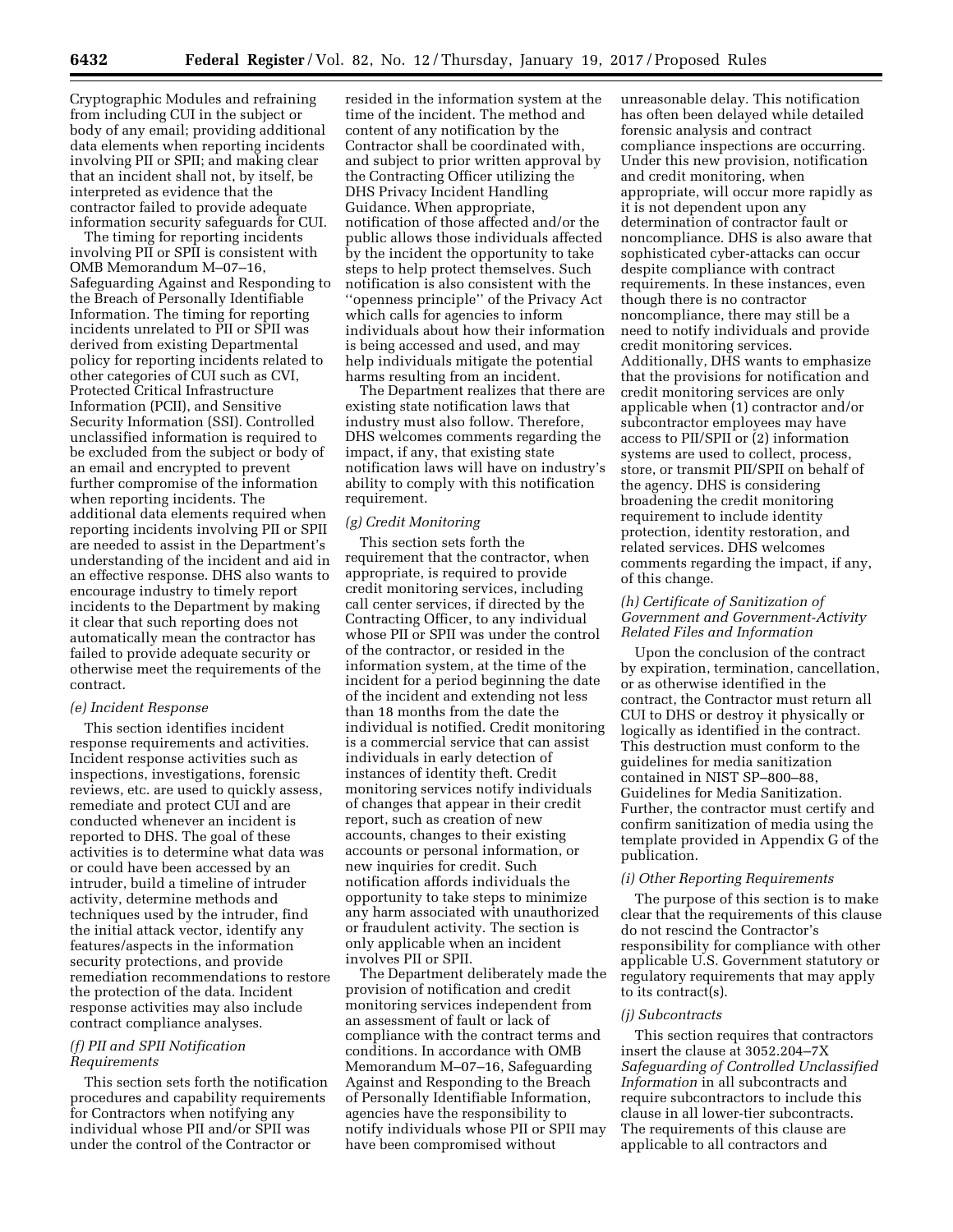subcontractors that (1) will have access to CUI; (2) collect or maintain CUI on behalf of the agency; or (3) operate Federal information systems, including contractor information systems operated on behalf of the agency, to collect, process, store, or transmit CUI.

(5) Clause 3052.212–70, *Contract Terms and Conditions Applicable to DHS Acquisition of Commercial Items,*  would be revised to remove 3052.204– 70, *Security Requirements for Unclassified Information Technology Resources;* identify Alternate II as an option under subparagraph (b) of 3052.204–71 *Contractor Employee Access;* and add 3052.204–7X *Safeguarding of Controlled Unclassified Information* under subparagraph (b) of the clause. The addition of 3052.204–7X *Safeguarding of Controlled Unclassified Information* eliminates the need for 3052.204–70 Security Requirements for Unclassified Information Technology Resources. Because of this 3052.204–70 would be removed and the clause number reserved. Alternate II to 3052.204–71 was inadvertently omitted as an option under the listing of clauses and alternates available for selection under 3052.212–70. This addition corrects that omission. Subparagraph (b) of 3052.212–70 would also be amended to add 3052.204–7X *Safeguarding of Controlled Unclassified Information*  because the requirements of these clauses are applicable to the acquisition of commercial items.

(6) Other considerations. DHS is considering making changes to subpart 3004.470–3, Contract Clauses, and the clause at 3052.204–71, Contractor Employee Access. These changes would harmonize the text of the clause with the requirements of the final version of 3052.204–7X *Safeguarding of Controlled Unclassified Information* by removing outdated and/or unnecessary definitions (*i.e.,* sensitive information and information technology resources); renumbering the paragraphs of the clause as a result of the removal of the definitions for the terms ''sensitive information'' and ''information technology resources''; and making clear in the prescription for the clause the need for information security regardless of the setting, including educational institutions and contractor facilities. DHS believes that the protection of CUI is paramount regardless of where the information resides. DHS is also seeking comment on making the clause at 3052.204–7X, *Safeguarding of Controlled Unclassified Information,*  applicable to all services contracts. DHS believes this broader applicability would ensure that contractors are aware of the Government's requirements

related to CUI. In addition, the Government believes that the requirements of the clause are written in such a way that they would be selfdeleting when they are not applicable to a solicitation or contract. DHS welcomes comments regarding the impact, if any, on including 3052.204–7X, *Safeguarding of Controlled Unclassified Information,* in all services contracts. DHS also welcomes comments and feedback on industry's understanding of the concept of self-deleting and if the use of alternates to 3052.204–7X, *Safeguarding of Controlled Unclassified Information,* is needed to ensure proper understanding and application of the clause.

#### **III. Executive Orders 12866 and 13563**

Executive Orders (E.O.s) 12866 and 13563 direct agencies to assess all costs and benefits of available regulatory alternatives and, if regulation is necessary, to select regulatory approaches that maximize net benefits (including potential economic, environmental, public health and safety effects, distributive impacts, and equity). Executive Order 13563 emphasizes the importance of quantifying both costs and benefits, of reducing costs, of harmonizing rules, and of promoting flexibility. This is a significant regulatory action and, therefore, was subject to review under Section 6(b) of E.O. 12866, Regulatory Planning and Review, dated September 30, 1993. This rule is not a major rule under 5 U.S.C. 804.

This proposed rule addresses the safeguarding requirements specified in the FISMA, OMB Circular A–130, *Managing Information as a Strategic Resource,* relevant NIST guidance, Executive Order 13556, *Controlled Unclassified Information* and its implementing regulation at 32 CFR part 2002, and multiple OMB Memoranda. DHS considered both the costs and benefits associated with the requirements of proposed clause *Safeguarding of Controlled Unclassified Information,* specifically those requirements believed to be of most import to industry such as the requirement to: Obtain an independent assessment, perform continuous monitoring, report all known and suspected incidents, provide notification and credit monitoring services in the event an incident impacts PII, document sanitization of Government and Government-activityrelated files and information, as well as ensure overall compliance with the requirements of the proposed clause.

To determine the estimated costs of these requirements DHS requested cost

information from multiple vendors whose contracts with DHS include requirements similar to this proposed rule; obtained cost input from the Federal Risk and Authorization Management Program (FedRAMP), for which DHS is a participant; reviewed the Congressional Budget Office (CBO) Cost Estimate for the Personal Data Protection and Breach Accountability Act of 2011; reviewed pricing from the General Service Administration's (GSA) recently awarded Identity Protection Services (IPS) blanket purchase agreements (BPAs); and reviewed internal price data from DHS's Managed Compliance Services and notification and credit monitoring services contracts. These activities identified that: (1) The cost of an independent assessment can range from \$30,000 to \$150,000 with an average cost of \$112,872; (2) the equipment costs to perform continuous monitoring can range from \$76,340 to \$350,000 with an average cost of \$213,170 while the labor costs to perform continuous monitoring can range from \$47,000 to \$65,000 for an average cost of \$55,674; (3) the cost of reporting an incident to DHS ranges between \$500 and \$1,500 per incident; (4) the cost of notifying individuals that there has been an incident with their PII ranges from \$1.03 to \$4.60 per person; (5) the cost of credit monitoring services range between \$60 and \$260 per person; (6) a specific cost for the certificate of sanitization of Government and Government-Activity-Related files and information cannot be determined as the methods of sanitization vary widely depending on the categorization of the system and the media on which the data is stored; and (7) costs associated with Full-time Equivalent (FTE) oversight of the requirements of proposed clause *Safeguarding of Controlled Unclassified Information* ranges from \$65,000 to \$324,000. Detailed information on how DHS arrived at these costs and ranges is provided below.

There are a multitude of benefits associated with the requirements of proposed clause *Safeguarding of Controlled Unclassified Information.*  These benefits impact both DHS and contractors with which it conducts business. Benefits related to specific provisions of the proposed clause are addressed below; however, it is important to note the overarching benefit of transparency. While several of the requirements of the proposed clause have been routinely included in DHS contracts (*e.g.,* Authority to Operate, notification, and credit monitoring), this proposed rulemaking standardizes the applicability of these requirements and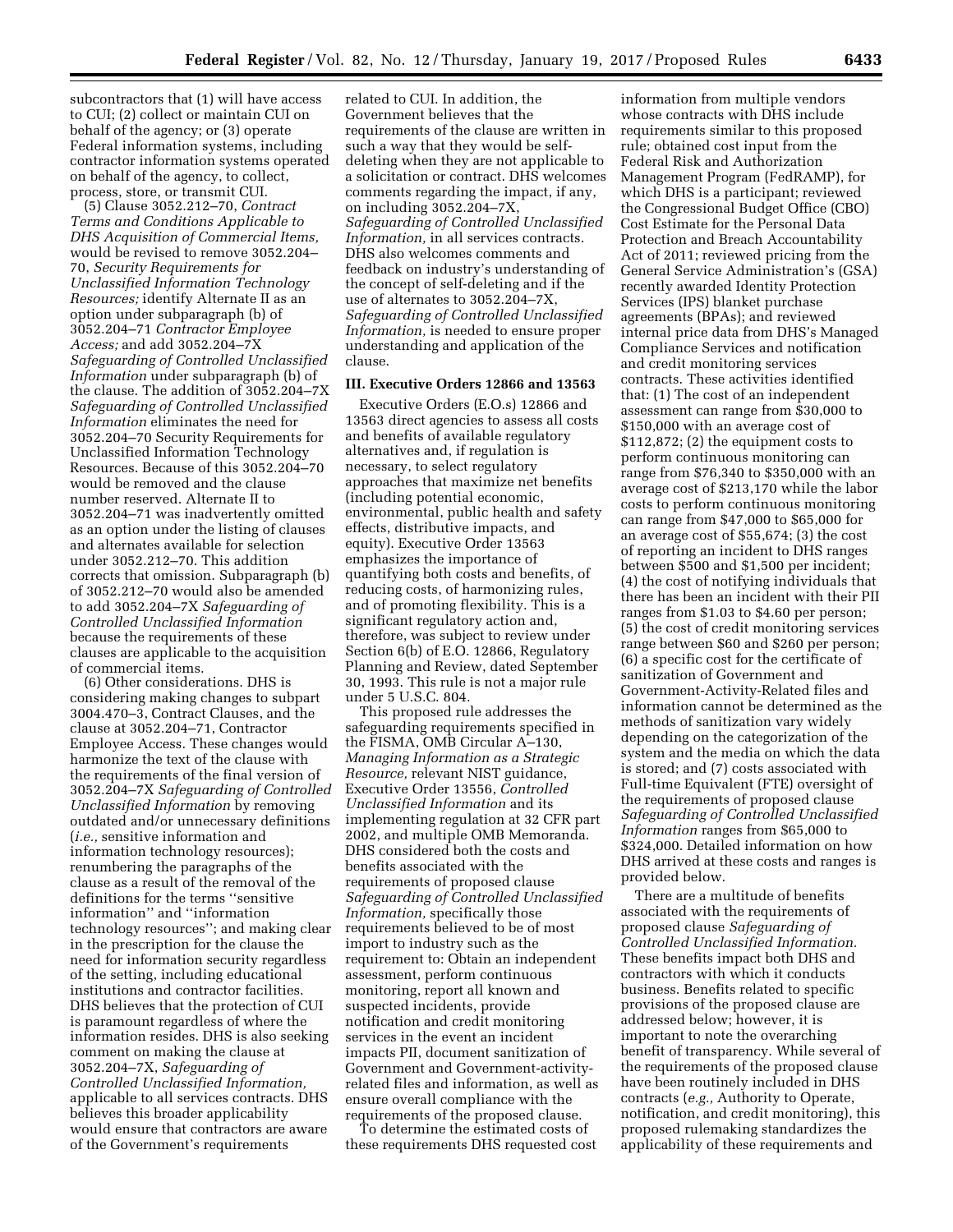makes clear to contractors considering doing business with DHS the standards and requirements to which they will be held as it relates to the (1) handling of the Department's CUI, (2) security requirements when such information will be collected or maintained on behalf of the agency or collected, processed, stored, or transmitted in a Federal information system, including contractor information systems operating on behalf of the agency, and (3) potential notification and credit monitoring requirements in the event of an incident that impacts personally identifiable information (PII) and/or sensitive PII (SPII). The current lack of standardization and transparency has been point of contention for industry and a common concern raised when DHS has requested feedback from industry.

#### *Overview of Costs*

#### Independent Assessment

DHS is proposing that vendors obtain an independent assessment to validate the security and privacy controls in place for an information system prior to submission of the security authorization package to the Government for review and acceptance. In general, when assessing compliance with a standard or set of requirements, there are three alternatives: (1) First party attestation or self-certification, (2) second party attestation (*i.e.,* internal independent), or (3) third party attestation. While the first two options may be considered the least economically burdensome, third party attestation is an accepted best practice in commercial industry as objectivity increases with independence. DHS is proposing to require that vendors obtain an independent assessment from a third party to ensure a truly objective measure of an entity's compliance with the requisite security and privacy controls. Recent high-profile breaches of Federal information further demonstrate the need for Departments, agencies, and industry to ensure that information security protections are clearly, effectively, and consistently addressed and appropriately implemented in contracts. Additionally, the benefits of using a third party to perform an independent assessment also extend to the contractor as the contractor can use the results of the independent assessment to demonstrate its cybersecurity excellence for customers other than DHS.

The cost of an independent assessment varies widely depending upon the complexity of the information system, the categorization of the

information system (low, moderate, or high impact), and the sophistication of the contractor. Additionally, DHS does not have a mechanism to track the costs of independent assessments performed under its contracts. Because of the multiple factors that influence the cost of an independent assessment and lack of a tracking mechanism for associated costs, DHS is unable to identify with specificity the costs of implementing this requirement. As such, we sought to identify a range of costs based on the actual data we were able to access. DHS performed the following activities to obtain this data:

• Requested cost information from multiple vendors whose contracts with DHS require an independent assessment as part of the security authorization process;

• Obtained cost input from FedRAMP, for which DHS is a participant, as the program requires cloud service providers to obtain an independent assessment from a Third Party Assessment Organization; and

• Reviewed internal data from DHS's Managed Compliance Services contract. DHS uses this contract to perform internal independent assessments.

The cost information received from DHS vendors ranged from \$30,000 to \$123,615. The vendors whose costs were on the higher end of this range included costs for the independent party as well as internal labor costs associated with performing the independent assessment whereas the vendor on the low end of the spectrum did not. FedRAMP data indicates the estimated costs on an independent assessment to be approximately \$150,000 while costs under DHS's internal contract for this service ranges between \$35,000 and \$45,000. When considering the data from DHS's internal contract for independent assessment services, it is important to note that these figures do not capture the labor costs of the Government employees involved in the process as the Government does not typically track the costs incurred for services performed by its own workforce. Because of this, it is both anticipated and expected that contractor costs for independent assessments will exceed the costs the Government incurs as contractor costs typically include not only the cost of the independent third party but also internal labor costs to facilitate the independent assessment and resolve any resultant findings.

Based on the above data points, the cost of an independent assessment can range from \$30,000 to \$150,000 or an average cost of \$112,872. Because it seems likely that most vendors will

have to account for necessary staff time, the average cost was developed by averaging only those cost estimates that included both internal and external labor costs. Neither the range nor the average cost identified is absolute as there are multiple factors that influence the cost of this service. Internal historical data indicates it takes approximately 162 labor hours to complete and independent assessment. This adds to the variance as the costs are dependent upon the labor categories and rates used to perform the assessment. Also, it is important to note that the assessment is required to be performed by an independent party. As such, the actual cost of the assessment is largely dependent upon agreements that the contractor is responsible for negotiating. Contractors with preexisting relationships with entities that perform independent assessments may be able to obtain more competitive pricing. Contractors new to this requirement may not. DHS welcomes comments from industry regarding the estimated costs associated with compliance with the requirement to obtain an independent assessment.

#### Continuous Monitoring

Proposed clause *Safeguarding of Controlled Unclassified Information*  requires that contractors operating Federal information systems, which includes contractor information systems operating on behalf of the Government, or maintaining or collecting information on behalf of the Government, comply with information system continuous monitoring requirements. Continuous monitoring is not a new requirement for DHS contractors. Existing HSAR clause 3052.204–70, *Security Requirements for Unclassified Information Technology Resources,* requires contractors to comply with DHS Sensitive System Policy Publication 4300A. This publication and its implementing guidance addresses continuous monitoring requirements. DHS is seeking to be more clear and transparent with contractor requirements by expressly identifying this requirement in proposed clause *Safeguarding of Controlled Unclassified Information.* 

The costs associated with continuous monitoring are not fixed and can vary widely. For example, a contractor that has previously gone through DHS's security authorization process is more likely to have in place the hardware, software, and personnel to perform continuous monitoring. In this instance, the costs associated with performing this requirement would be lower than a contractor who does not have preexisting hardware, software, and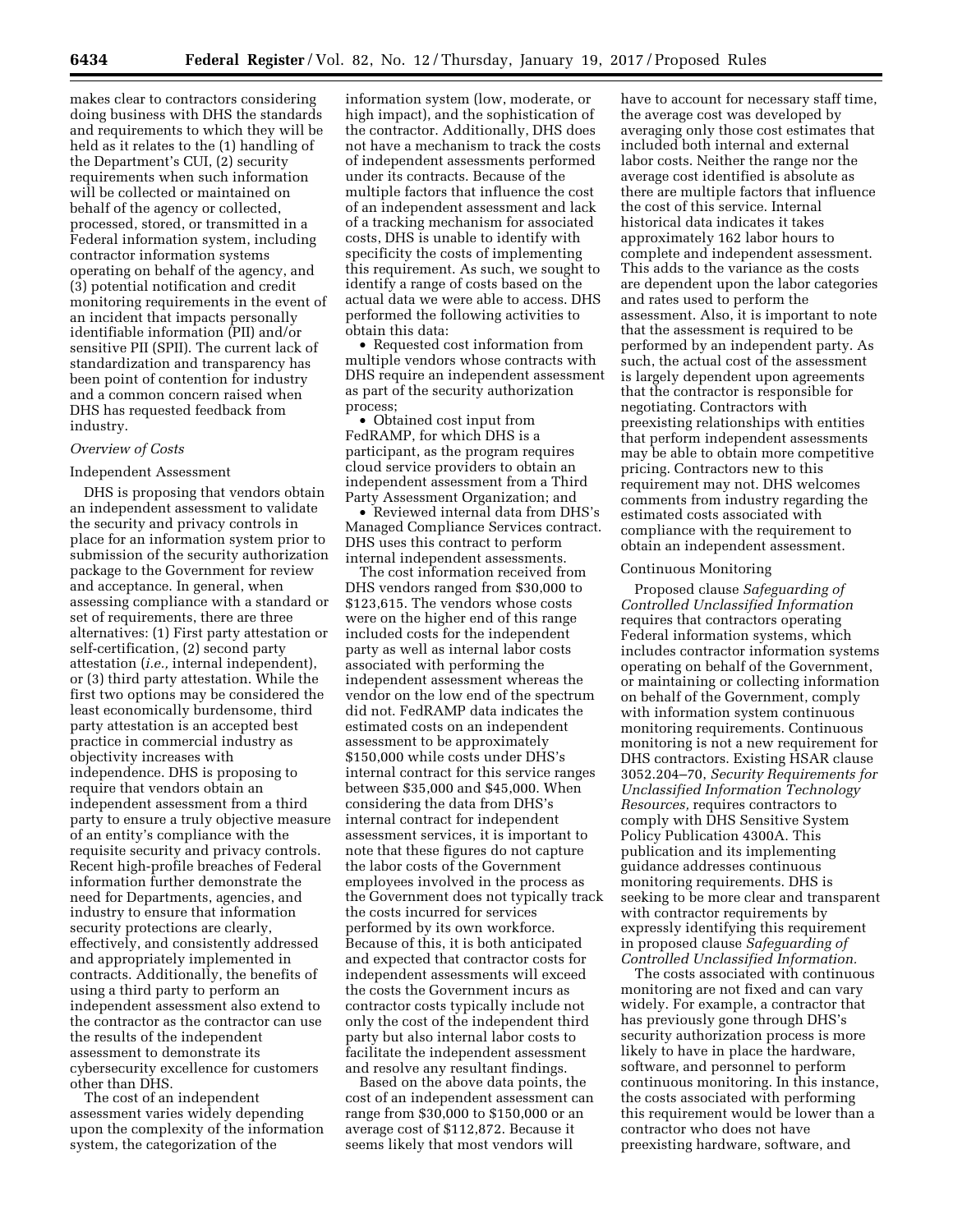personnel in place to satisfy these requirements.

Because of the multiple factors that influence the cost of continuous monitoring, DHS is unable to identify with specificity the costs of implementing this requirement. As such, we sought to identify a range of costs based on the actual data we were able to access. DHS performed the following activities to obtain this data:

• Requested cost information from multiple vendors whose contracts with DHS include similar continuous monitoring requirements; and

• Reviewed internal historical data. The cost information received from DHS vendors ranged from \$65,000 to \$397,000. Vendors on the lower end of this range already had the hardware and software in place to perform continuous monitoring as the costs proposed only include labor. Alternatively, the vendors on the higher end of this range documented costs associated with hardware, software, and labor. For example, the cost breakdown from the vendor that reported costs of \$397,000 included a one-time equipment fee of \$350,000 and annual labor costs of \$47,000. Alternatively, the vendor that submitted costs of \$65,000 only proposed labor costs and is using preexisting hardware and software to perform continuous monitoring.

A review of internal historical data indicates the cost of continuous monitoring ranges from \$6,000 to \$18,000. It is important to note that the internal historical data assumes the vendor has the appropriate tools to perform continuous monitoring (*e.g.,* the ability to scan their assets) and does not include costs for the labor required to support continuous monitoring activities. It is both anticipated and expected that in many instances contractor costs for continuous monitoring will exceed the costs the Government incurs for the same service as contractor costs include the costs of hardware/software to perform continuous monitoring as well as labor costs to support continuous monitoring activities.

Using the above data points, the equipment costs to perform continuous monitoring can range from \$76,340 to \$350,000 with an average cost of \$213,170. The average cost was developed by averaging the equipment costs received. Alternatively, labor costs to perform continuous monitoring can range from \$47,000 to \$65,000 for an average cost of \$55,674. The average cost was developed by averaging the labor costs received. Please note these ranges and average costs are not absolute as the costs associated with

continuous monitoring vary based on the tools (*i.e.,* hardware or software) and methods (*e.g.,* internal staff, contractor support, new hires) the contractor uses to implement the continuous monitoring requirements. The Government anticipates costs will decline over time as contractors become more sophisticated and build the necessary infrastructure to support this activity. DHS welcomes comments from industry regarding the estimated costs associated with compliance with the requirement to perform continuous monitoring.

#### Incident Reporting

This proposed rule requires contractors to report known or suspected incidents that involve PII or sensitive PII (SPII) within one hour of discovery and all other incidents (*i.e.,*  those incidents impacting any other category of CUI) within eight hours of discovery. DHS specifically included language in the regulatory text stating that an incident shall not, by itself, be interpreted as evidence that the contractor has failed to provide adequate information security safeguards for CUI, or has otherwise failed to meet the requirements of the contract. This language was added because DHS understands that sophisticated cyber-attacks can occur despite compliance with contract requirements.

The cost to prepare and report an incident to DHS varies based on the type(s) of information impacted by the incident and the complexity of the incident. Proposed clause *Safeguarding of Controlled Unclassified Information*  requires incidents to be reported to the Component Security Operations Center (SOC), or the DHS Enterprise SOC if the Component SOC is unavailable, in accordance with 4300A Sensitive Systems Handbook Attachment F Incident Response. However, if PII is impacted by the incident, the contractor must provide additional information in its incident report. Also, for incidents that impact multiple systems or multiple components of a system, it may take the contractor more resources (*e.g.,*  time) to obtain the some of the data points that are required to be provided when reporting an incident.

To determine the cost of preparing and reporting an incident, DHS performed the following activities:

• Requested cost information from multiple vendors whose contracts with DHS include similar incident reporting requirements; and

• Reviewed internal historical data. It was difficult to use the information submitted by the vendors queried to

establish an estimated cost. The information provided either included both incident reporting and incident response (*i.e.,* investigation and remediation activities) or annual training and testing requirements. Because of this we had to rely on internal historical data to establish an estimate solely responsive to the incident reporting requirements identified in the proposed clause. This data indicates the estimated cost of reporting an incident to DHS ranges between \$500 and \$1,500 per incident. DHS estimates that 822 vendors are subject to the requirements of this proposed rule and that each vendor may report up to one known or suspected incident per year for a total estimated cost range of \$411,000 to \$1,233,000. DHS welcomes comments from industry regarding the estimated costs associated with incident reporting.

#### Notification and Credit Monitoring

In the event of an incident that impacts PII/SPII, it may be necessary to perform certain incident response activities such as notification and credit monitoring. Contractors should not assume that all incident response activities will take place when a known or suspected incident is reported to DHS as the determination on the appropriate incident response activities is based upon investigation of the known or suspected incident. DHS uses a deliberative process to investigate and determine if an incident has occurred. This process begins with the contractor's submission of an Incident report to the Component or DHS SOC. The SOC staff use the incident report information to investigate and determine if an actual incident occurred. More often than not, an incident has not occurred and further incident response activities are not needed. If the SOC determines that incident has occurred, additional investigation and analyses happen to determine the nature and scope of the incident and US–CERT is engaged as necessary. If the incident involves PII/ SPII, the Government will determine if notification and the provision of credit monitoring services is appropriate. DHS believes notification and credit monitoring, when appropriate, will occur more rapidly as the provision of these services is no longer dependent upon any determination of contractor fault or noncompliance.

To determine the cost of notifying individuals, DHS performed the following activities:

• Requested cost information from multiple vendors whose contracts with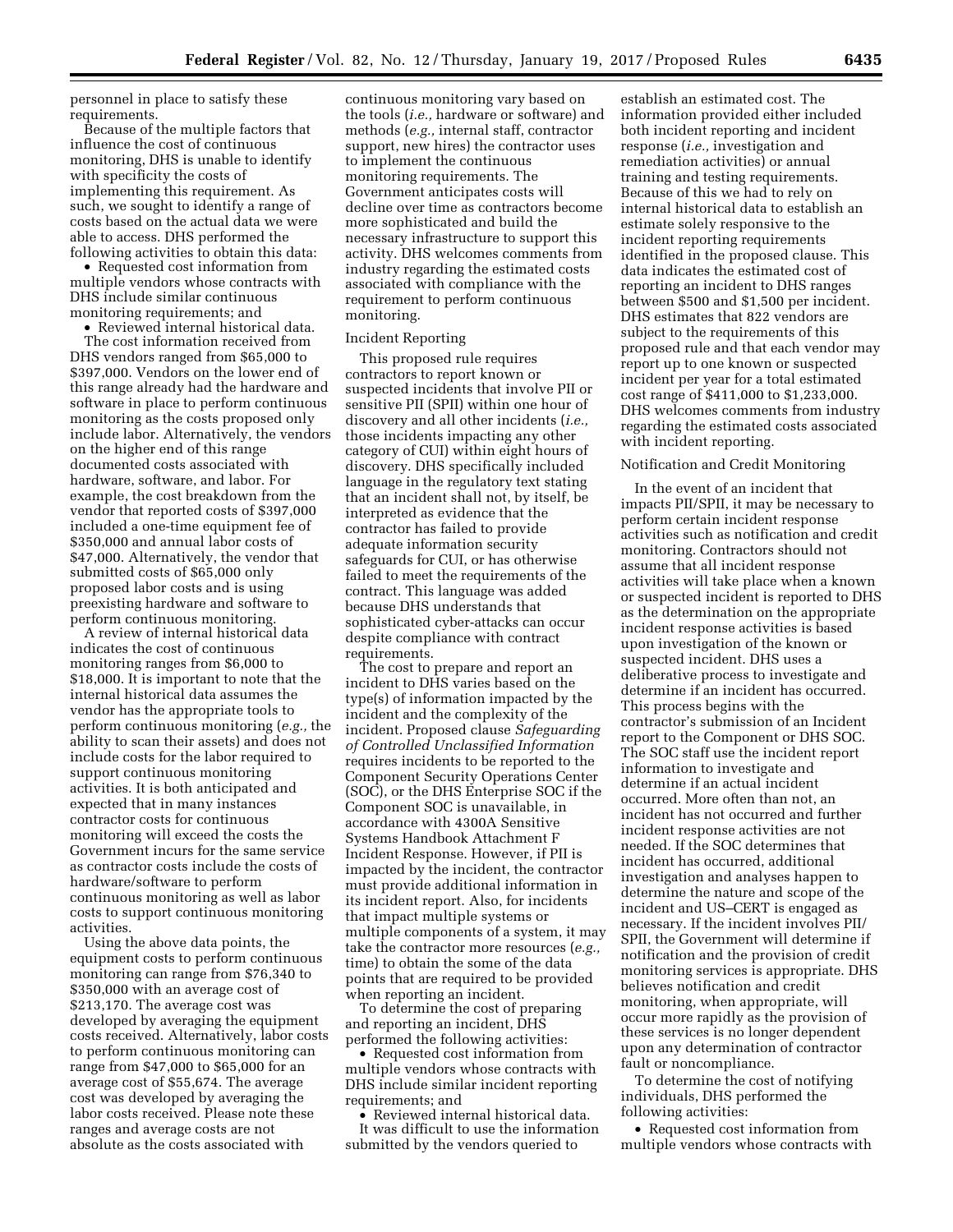DHS include similar notification requirements;

• Reviewed pricing from DHS's department-wide contract for credit monitoring services;

• Reviewed the CBO Cost Estimate for the Personal Data Protection and Breach Accountability Act of 2011;

• Reviewed pricing from the GSA's recently awarded IPS BPAs; and

• Reviewed GSA's Professional Services Schedule, Financial and Business Solutions, Category 520 19 Data Breach Analysis.

The cost information we received from DHS vendors indicates that vendors price these requirements using different methods. One vendor bundled the cost of notification in its continuous monitoring costs while another bundled these costs as with those associated with incident reporting. In these instances we are unable to determine which portion of the costs are associated with the notification requirements. The cost submitted by the one vendor that separately priced this requirement was \$4.06 per person. The pricing for notification in the Department's internal contract for credit monitoring services is significantly lower than the costs proposed by DHS's vendors, *i.e.,* \$1.57 per person.

While the CBO report referenced above did not provide a cost estimate for notification, the following information was provided: ''According to industry sources, the sensitive, personally identifiable information of millions of individuals is illegally accessed or otherwise breached every year. However, according to those sources, 46 states already have laws requiring notification in the event of a security breach. In addition, it is the standard practice of most businesses to notify individuals if a security breach occurs. Therefore, CBO estimates that the notification requirements would not impose significant additional costs on businesses.''

GSA's IPS BPAs contain bundled fixed unit pricing for services that not only exceed the requirements of proposed clause *Safeguarding of Controlled Unclassified Information*  (*i.e.,* dedicated, branded Web site; identity restoration services; and identity theft insurance services) but also includes notification. As such, DHS is unable to determine which portion of the fixed unit price is applicable to notification services. A review of GSA's Professional Services Schedule indicates only two vendors with specific pricing for notification services. This includes the vendor for which DHS has a Department-wide contract for credit monitoring and notification services.

Pricing for the other vendor is \$0.54 per letter plus postage, *i.e.,* \$1.03. Based on this data, the cost of notifying individuals that there has been an incident with their PII ranges from \$1.03 to \$4.60 per person. DHS welcomes comments from industry regarding the estimated costs associated with compliance with the requirement to provide notification services.

Proposed clause *Safeguarding of Controlled Unclassified Information*  requires contractors to provide credit monitoring services, including call center services, if directed by the Contracting Officer, to any individual whose PII/SPII was under the control of the contractor, or resided in the information system, at the time of the incident for a period beginning the date of the incident and extending not less than 18 months from the date the individual is notified.

The costs associated with this requirement vary depending on the method the contractor uses to provide services. For example, some contractors choose to satisfy this requirement through cyber insurance while others choose to subcontract these services with credit monitoring service providers. To estimate a cost for credit monitoring services, DHS performed the following activities:

• Requested cost information from multiple vendors whose contracts with DHS include similar credit monitoring requirements;

• Reviewed pricing from DHS's department-wide contract for credit monitoring services;

• Reviewed the CBO Cost Estimate for the Personal Data Protection and Breach Accountability Act of 2011; and

• Reviewed pricing from the General Service Administration's (GSA) recently awarded Identity Protection Services (IPS) blanket purchase agreements (BPAs).

The cost information we received from DHS vendors indicates that vendors satisfy these requirements using different methods. One vendor used cyber insurance while others satisfied this requirements through subcontracts with credit monitoring service providers. In instances where subcontracts are used, the pricing ranged from \$61.71 to \$260 per person. We assume that this variance in cost stems from the vendor's ability to negotiate favorable pricing with its subcontractors. It is also important to note that credit monitoring service providers frequently offer volume discounts that can lower the costs of services. However, all vendors under contracts with DHS may not able to capitalize on these discounts as the

amount of PII provided to a contractor is based upon the services being provided and can vary greatly from contract to contract.

The pricing in the Department's internal contract for credit monitoring services is significantly lower than the costs proposed by DHS's vendors, *i.e.,*  \$1.89 per person. It is important to note that DHS was able to obtain such favorable pricing because the cost of credit monitoring services are paid for everyone that receives notification of the incident without regard to their actual acceptance/request for credit monitoring. According to the CBO report referenced above, ''[t]he cost of bulk purchases of the credit-monitoring or reporting services is about \$60 per person according to credit industry professionals.''

As it relates to GSA's IPS BPAs, the published price lists do not mirror the credit monitoring provisions of DHS's proposed clause *Safeguarding of Controlled Unclassified Information.*  For example, the IPS BPAs contain bundled fixed unit pricing for services that exceed the requirements of the proposed clause (*i.e.,* dedicated, branded Web site; identity restoration services; and identity theft insurance services). Additionally, the pricing includes volume discounts based on the number of individuals receiving services. The prices ranged from \$12.21 (per person per year if 10,000—24,999) to \$38 (per person per year if more than 10,000).

Based on the aforementioned information, DHS believes the most likely costs for these services range between \$60 and \$260 per person. DHS welcomes comments from industry regarding the estimated costs associated with compliance with the requirement to provide credit monitoring. DHS also requests feedback from industry on how many individuals typically sign up for credit monitoring after being notified that an incident has occurred that impacts their PII/SPII?

## Certificate of Sanitization

Proposed clause *Safeguarding of Controlled Unclassified Information*  requires contractors to return all CUI to DHS and certify and confirm the sanitization of all Government and Government-Activity related files and information. Destruction must conform to the guidelines for media sanitization contained in NIST SP–800–88, Guidelines for Media Sanitization. The contractor is also required to use the template provided in NIST Special Publication 800–88, Guidelines for Media Sanitization, Appendix G when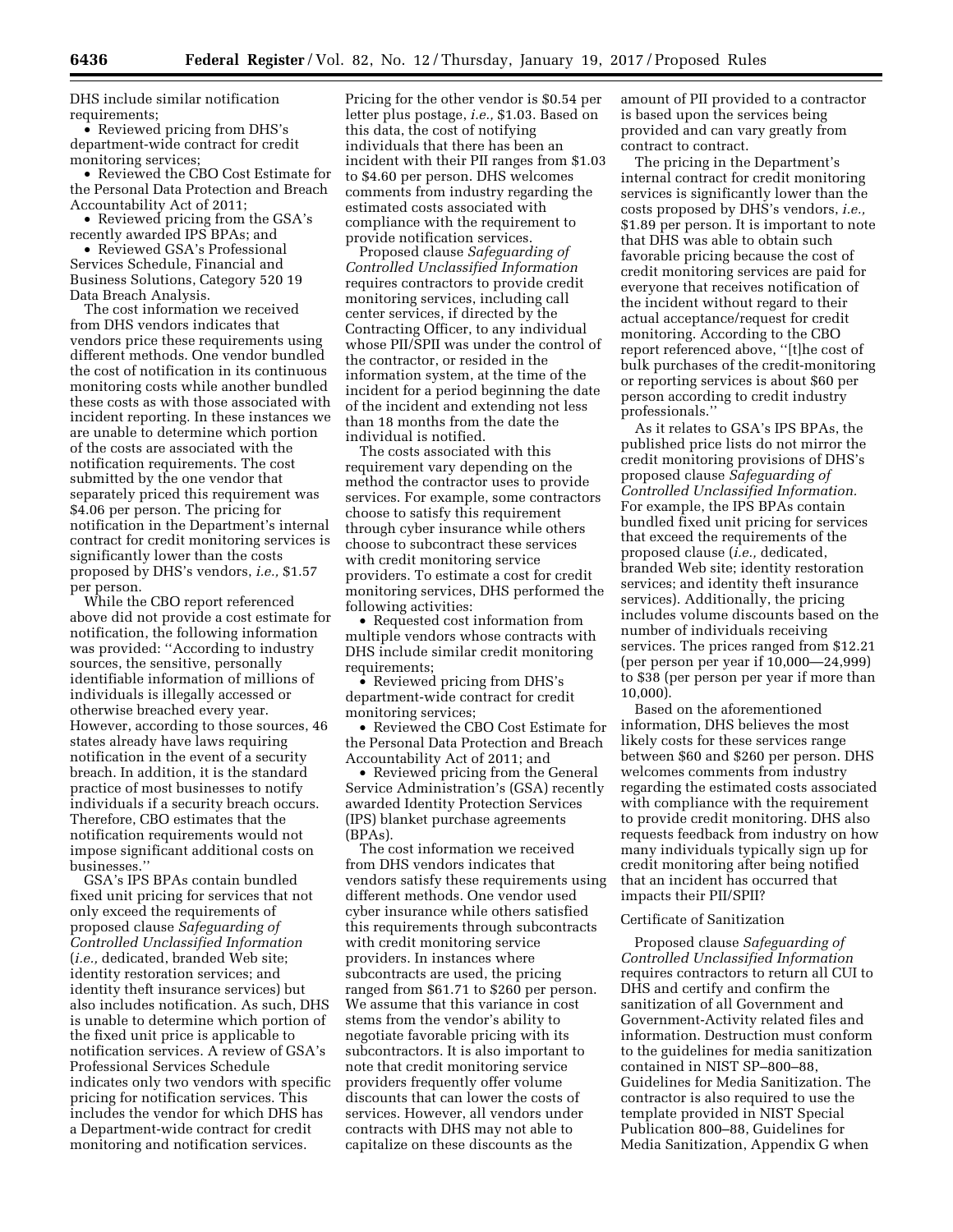submitting the Certificate of Sanitization.

NIST SP 800–88 identifies the proper and applicable techniques and controls for sanitization and disposal decisions, considering the security categorization of the associated system's confidentiality. Applicable sanitization methods depend on the media in which the data is stored. Following sanitization, NIST SP 800–88 requires a certificate of media disposition to be completed for each piece of electronic media that has been sanitized. The proposed clause *Safeguarding of Controlled Unclassified Information*  requires contractors to certify that applicable media have been sanitized using the template provided in Appendix G of NIST SP 800–88. In short, this template states that a system or hardware has been sanitized of all information. The costs associated with media sanitization do not arise from completion of the template. The costs arise from the sanitization activities themselves. A specific cost cannot be provided as the methods of sanitization vary widely depending on the categorization of the system and the media on which the data is stored. DHS requests comments from industry regarding the estimated costs associated with compliance with the requirement to sanitize Government and Government-Activity-Related files and information.

#### Oversight and Compliance

As discussed above, the costs associated with oversight and compliance with the requirements contained in proposed clause *Safeguarding of Controlled Unclassified Information* are not easily quantifiable. Implementation costs stem directly from a vendor's pre-existing information security posture. Several vendors, particularly those operating in the IT space, have been complying with these requirements for years. In these instances, the vendors have the existing infrastructure (*i.e.,* hardware, software, and personnel) to implement these requirements and implementation costs are lower. The same is also true for many vendors that provide professional services to the Government and use IT to provide those services. Alternatively, vendors with less experience and capability in this area will incur costs associated with procuring the hardware and software necessary to implement these requirements, as well as the labor costs associated with any new personnel needed to implement and oversee these requirements. Costs will vary depending on the hardware and software selected and the skill set each contractor requires

in its employee(s) responsible for ensuring compliance with these requirements. It is anticipated that these costs will be passed on to the Department, and that over time these vendors will become more sophisticated in this area and costs will decline. It is also important to note that the information security measures proposed in this rulemaking are quite similar to those industry already employs internal to their business operations. However, based on the feedback we received from vendors, the costs associated with FTE oversight of these requirements ranges from \$65,000 to \$324,000. This range is not absolute as it is entirely dependent upon the vendor's approach to oversight, *i.e.,* a single individual, multiple personnel, and the seniority of the position, all of which directly impact costs. Also, it is important to note that requirements of this type are generally not priced as a separate line item and are typically captured in overhead estimates. As such, DHS does not have clear insight into the costs associated with this requirement. DHS welcomes comments from industry regarding the estimated costs associated with ensuring proper oversight and compliance with the requirements of proposed clause *Safeguarding of Controlled Unclassified Information.* 

### *Overview of Benefits*

Clear Notification of System Requirements

Feedback from industry has consistently indicated the need for transparency and clear and concise requirements as it relates to information security. The requirements of proposed clause *Safeguarding of Controlled Unclassified Information* is, in part, intended to satisfy this request. Previously information security requirements were either imbedded in a requirements document (*i.e.,* Statement of Work, Statement of Objectives, or Performance Work Statement) or identified through existing HSAR clause 3052.204–70, *Security Requirements for Unclassified Information Technology Requirements.* This approach (1) created inconsistencies in the identification of information security requirements for applicable contracts, (2) required the identification and communication of security controls for which compliance was necessary after contract award had been made, and (3) resulted in delays in contract performance.

Proposed clause *Safeguarding of Controlled Unclassified Information*  substantially mitigates the concerns with DHS's previous approach. Through the Government provided Requirements

Traceability to Matrix (RTM) contractors will know at the solicitation level the security requirements for which they must comply. The RTM identifies the security controls that must be implemented on an information system that collects, processes, stores, or transmits CUI and is necessary for the contractor to prepare its security authorization package. Clear identification of these requirements at the solicitation level affords contractors the ability to (1) assess their qualifications and ability to fully meet the Government's requirements, (2) make informed business decisions when deciding to compete on Government requirements, and (3) engage subcontractors, if needed, early in the process to enable them the ability to be fully responsive to the Government's requirements. Similarly, the Government benefits from clear identification of its requirements. Presumably, proposals/quotations will be submitted by contractors fully qualified and able to meet the requirements of the effort. During the evaluation phase of a procurement, the Government will be able to assess a contractor's information security posture and ability to comply with the requirements of the RTM. Such an evaluation should reduce post-award delays in contractor performance and mitigate the need to reissue solicitations as a result of a contractor's inability to comply with mandatory security requirements.

Improved Notification to the Public Regarding Data Breaches

Proposed clause *Safeguarding of Controlled Unclassified Information*  requires contractors to have in place procedures and the capability to notify any individual whose PII) and/or SPII was under the control of the contractor or resided in the information system at the time of an incident no later than 5 business days after being directed to notify individuals, unless otherwise approved by the contracting officer. Such a requirement is consistent with OMB Memorandum M–07–16, *Safeguarding Against and Responding to the Breach of Personally Identifiable Information,* which states that agencies have the responsibility to notify individuals whose PII or SPII may have been compromised without unreasonable delay. In the past, this notification has often been delayed while detailed forensic analysis and contract compliance inspections are occurring. Under this new provision, notification and credit monitoring, when appropriate, will occur more rapidly as it is not dependent upon any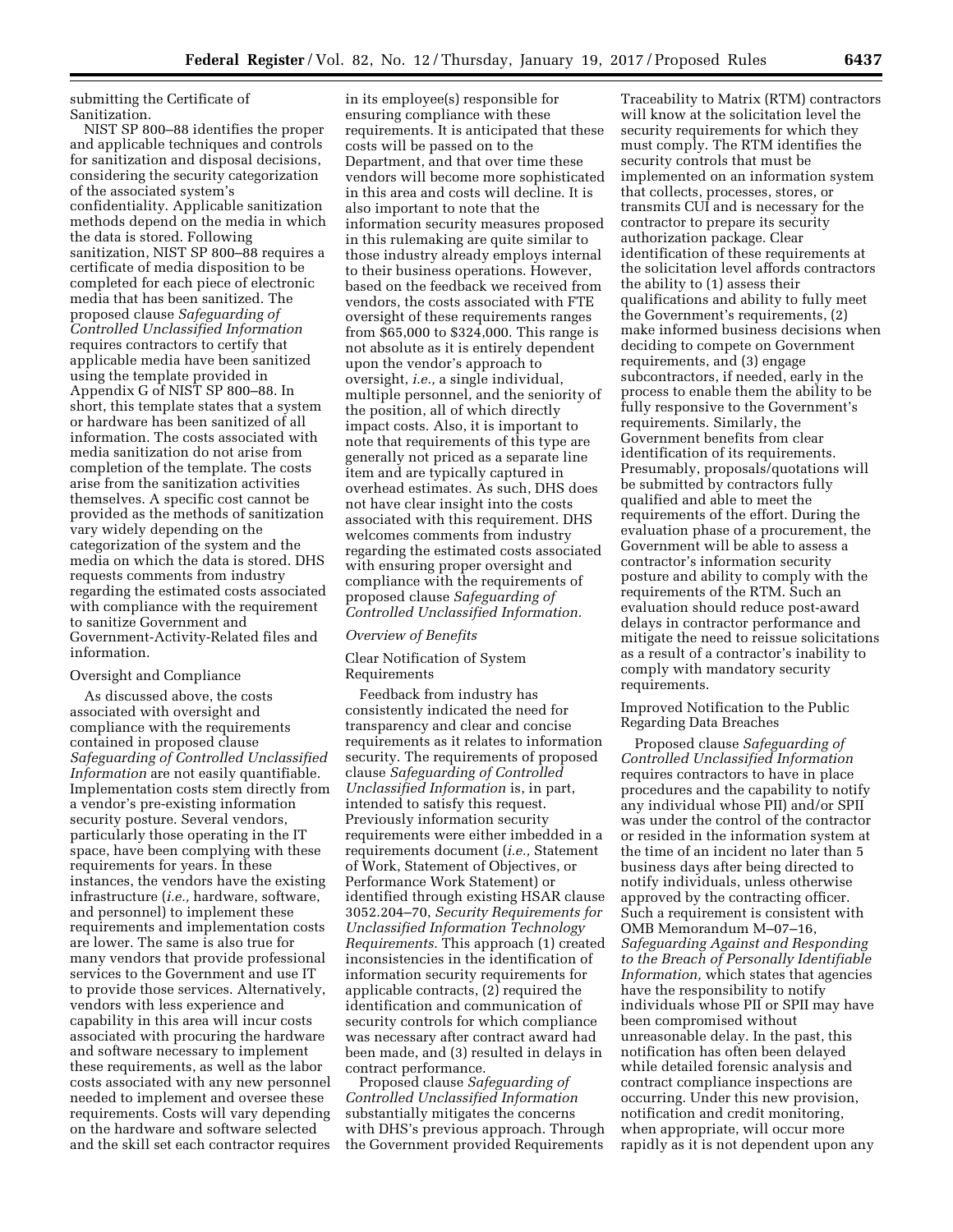determination of contractor fault or noncompliance.

The content and method of any notification sent by a contractor must be coordinated with and approved by the contracting officer. At a minimum, this notification must include: A brief description of the incident; a description of the types of PII or SPII involved; a statement as to whether the PII or SPII was encrypted or protected by other means; steps individuals may take to protect themselves; what the contractor and/or the Government are doing to investigate the incident, to mitigate the incident, and to protect against any future incidents; and information identifying who individuals may contact for additional information. Such notification is consistent with the ''openness principle'' of the Privacy Act which calls for agencies to inform individuals about how their information is being accessed and used, and may help individuals mitigate the potential harms resulting from an incident.

## Provision of Credit Protection to Impacted Individuals

Proposed clause *Safeguarding of Controlled Unclassified Information*  requires contractors to provide credit monitoring services, including call center services to any individual whose PII or SPII was under the control of the contractor, or resided in the information system, at the time of the incident for a period beginning on the date of the incident and extending not less than 18 months from the date the individual is notified when directed by the contracting officer. Credit monitoring services can be particularly beneficial to the affected public as they can assist individuals in the early detection of identity theft as well as notify individuals of changes that appear in their credit report, such as creation of new accounts, changes to their existing accounts or personal information, or new inquiries for credit. Such notification affords individuals the opportunity to take steps to minimize any harm associated with unauthorized or fraudulent activity.

### Incident Reporting

Proposed clause *Safeguarding of Controlled Unclassified Information*  requires contractors and subcontractors to report all known or suspected incidents to the Component SOC. If the Component SOC is not available, the report shall be made to the DHS Enterprise SOC. While such a requirement is not new for DHS, compliance with this requirement is critical. The mission of DHS is unique in that we, through the National

Protection and Programs Directorate's Office of Cybersecurity and Communications, are also responsible for the identification and sharing of cyber threat indicators. These cyber threat indicators and defensive measures are shared among federal and non-federal entities consistent with the need to protect information systems from cybersecurity threats, mitigate cybersecurity threats, and comply with any other applicable provisions of law authorized by the Cybersecurity Information Sharing Act of 2015. Because of this mission requirement, DHS is not only concerned with actors who are successful in breaching our defenses, we are also concerned with attempts to breach those defenses. Knowledge of these attempts enables us to perform any necessary investigations and determine/establish new procedures to strengthen our defenses and prevent them from becoming successful. This information is then in turn shared with the interagency and non-Federal entities to enable them to take the necessary measures to be able to defend against similar attacks.

#### Improved Incident Response Time

Previously contractors were not consistently provided with specific incident reporting timelines. As such, the timeliness of incident reporting was determined by the contractor. Standardizing incident reporting timelines through proposed clause *Safeguarding of Controlled Unclassified Information* ensures timely incident reporting. Timely reporting of incidents is critical to prevent the impact of the incident from expanding, ensure incident response and mitigation activities are undertaken quickly, and ensure individuals are timely notified of the possible or actual compromise of their personally identifiable information and offered credit monitoring services when applicable.

# **IV. Regulatory Flexibility Act**

DHS expects this proposed rule may have a significant economic impact on a substantial number of small entities within the meaning of the Regulatory Flexibility Act, 5 U.S.C. 601, *et seq.*  Therefore, an Initial Regulatory Flexibility Analysis (IRFA) has been prepared consistent with 5 U.S.C. 603, and is summarized as follows:

## *1. Description of the Reasons Why Action by the Agency Is Being Considered*

Cybersecurity has been identified as one of the most serious economic and national security challenges our nation faces. The frequency of cyber-attacks,

including attempts to gain unauthorized access to CUI collected or maintained by or on behalf of an agency and information systems that collect, process, store, or transmit such information, has prompted the Government to expand its cybersecurity efforts across the Federal landscape. Part of the DHS mission is to protect the nation's cybersecurity and to coordinate responses to cyber-attacks and security vulnerabilities. As part of that mission, DHS is proposing to amend the HSAR to expand its current security measures for safeguarding CUI to include additional requirements for the safeguarding of CUI that is accessed by contractors, collected or maintained by contractors on behalf of the agency, and Federal information systems, which includes contractor information systems operating on behalf of the Government, that collect, process, store or transmit CUI. These proposed revisions to the HSAR are necessary to ensure the integrity, confidentiality, and availability of CUI.

### *2. Succinct Statement of the Objectives of, and Legal Basis for, the Rule*

The objective of this rule is to expand on existing Departmental IT security requirements. These existing IT security requirements are provided in the clause at HSAR 3052.204–70, Security Requirements for Unclassified Information Technology Resources, and applicable DHS policy and guidance. The existing clause is more narrowly focused on information systems connected to a DHS network or operated by a contractor for DHS. This rule proposes to remove the existing clause and provide a new expanded clause. Unlike the existing clause, this proposed rule extends the scope to require that CUI be safeguarded wherever such information resides, including government-owned and operated information systems, government-owned and contractor operated information systems, contractor-owned and/or operated information systems operating on behalf of the Government, and any situation where contractor and/or subcontractor employees may have access to CUI consistent with the requirements of FISMA. This proposed rule also establishes uniform incident reporting and response activities that contractors and subcontractors must comply with in the event of an incident. The proposed rule also requires contractors and subcontractors have in place procedures and the capability to notify and provide credit monitoring services to any individual whose Personally Identifiable Information (PII) or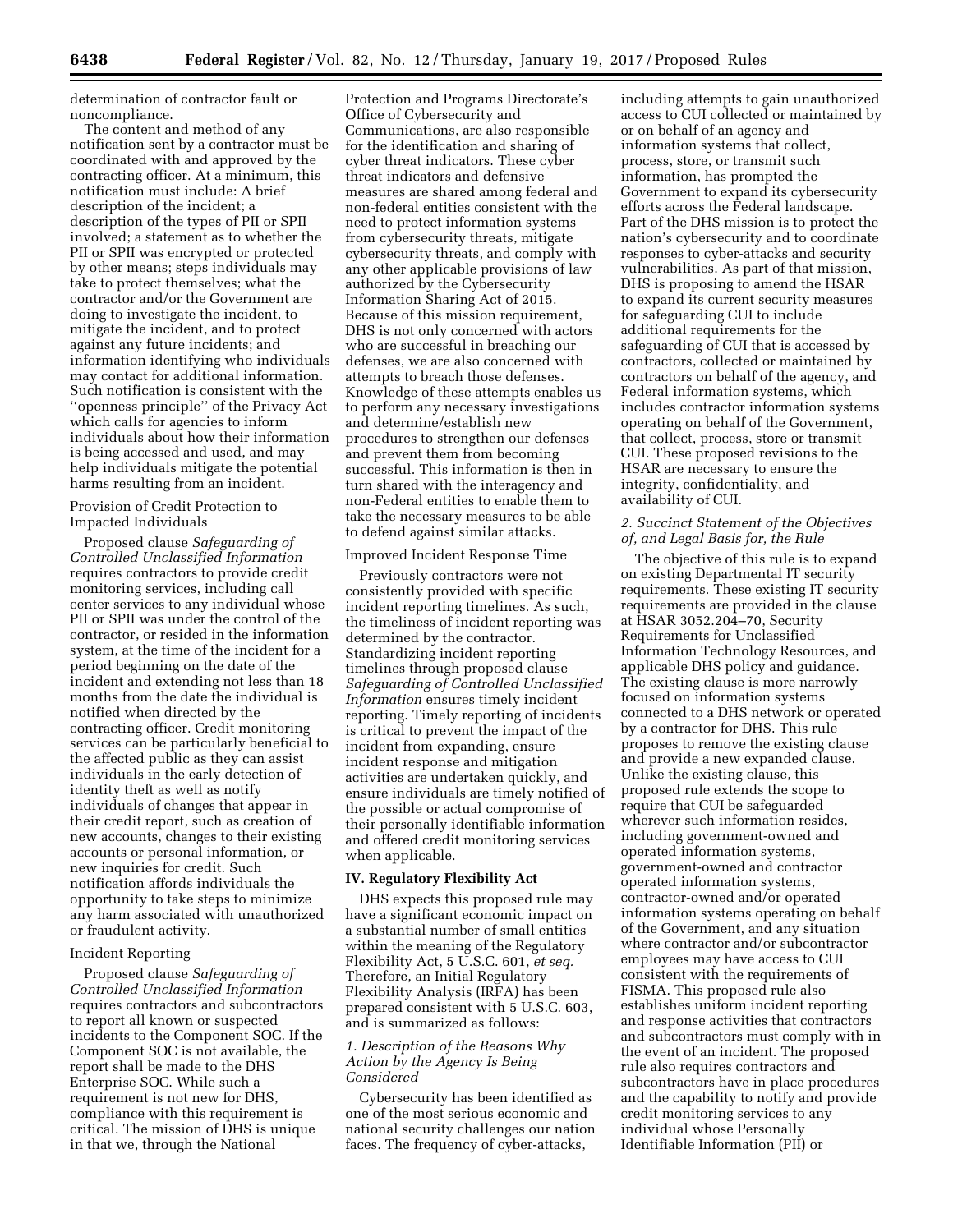Sensitive PII (SPII) was under the control of the contractor, or resided in the information system, at the time of the incident. Additionally, this proposed rule requires contractors and subcontractors to certify and confirm the sanitization of Government and Government-Activity related files and information. These collective measures will help DHS mitigate information security risks related to information as well as gather information for future improvements in information security policy.

The requirement to safeguard CUI is specified in the Federal Information Security Modernization Act of 2014 (44 U.S.C. 3551, *et seq.*), OMB Circular A– 130, *Managing Information as a Strategic Resource,* relevant National Institutes of Standards and Technology (NIST) guidance, Executive Order 13556, *Controlled Unclassified Information* and its implementing regulation at 32 CFR part 2002, and various OMB Memoranda, to include: M–07–16, *Safeguarding Against and Responding to the Breach of Personally Identifiable Information;* M–14–03, *Enhancing the Security of Federal Information and Information Systems;*  and Reporting Instructions for the Federal Information Security Management Act and Agency Privacy Management and Guidance on Federal Information Security and Privacy Management Requirements as identified in various OMB Memoranda.

### *3. Description of and, Where Feasible, Estimate of the Number of Small Entities To Which the Rule Will Apply*

This rule will apply to DHS contractors that require access to CUI, collect or maintain CUI on behalf of the Government, or operate Federal information systems, which includes contractor information systems operating on behalf of the agency, that collect, process, store or transmit CUI.

For Fiscal Year (FY) 2014, DHS awarded nearly 13,000 new contract awards to large and small businesses, with over 35 percent of all contracts awarded to small businesses. The estimate of the number of small entities to which the proposed rule will apply was established by reviewing FPDS data for FY 2014, internal DHS contract data, experience with similar safeguarding requirements used in certain DHS contracts, and the most likely applicable Product and Service Codes (PSCs). The data review identified 2,525 unique vendors were awarded contracts under the most likely applicable PSCs in FY 2014, including small and large businesses. However, not all contractors awarded contracts under the most likely

applicable PSCs will be subject to proposed clause *Safeguarding of Controlled Unclassified Information.* A number of factors determine the applicability of the proposed clause and would require analysis on a case-by-case basis. Further, the proposed clause is separated by those entities that are granted access to CUI but information systems will not be operated on behalf of the agency to collect, process, store or transmit CUI, and those that are required to meet the Authority to Operate (ATO) requirements because information systems will be used to collect, process, store or transmit CUI on behalf of the agency. Based on the data reviewed, the estimated number of annual respondents subject to the *Safeguarding of Controlled Unclassified Information* clause is estimated at 822 respondents. The proposed revision to the HSAR includes a flow-down provision that applies to subcontractors. However, DHS does not believe this requirement will add to the estimated number of respondents when an ATO is required because it is anticipated that a single information system will be used to collect, process, store, or transmit CUI in most instances. A review of DHS historical data shows that at least 35 percent of new contracts are awarded to small businesses. Therefore, it is assumed that 35 percent of the projected annual number of respondents will also be small businesses, or approximately 288 respondents.

Although the proposed HSAR clause is new, DHS contractors are currently required to comply with Departmental IT security policy and guidance. It is assumed that the average DHS IT services contractor covered by this clause will a have high operational security readiness posture. However, the requirements of the proposed clause have been expanded to include professional services contractors that have access to CUI, collect or maintain CUI on behalf of the Government, and/ or operate Federal information systems, including contractor information systems operating on behalf of the agency, that collect, process, store or transmit CUI to perform the requirements of their contract(s). While these contractors may not have the same operational security readiness posture of the average DHS IT services contractor, the expansion and implementation of these safeguarding requirements is necessary to further reduce risks and potential vulnerabilities.

*4. Description of Projected Reporting, Recordkeeping, and Other Compliance Requirements of the Rule, Including an Estimate of the Classes of Small Entities Which Will be Subject to the Requirement and the Type of Professional Skills Necessary* 

Reporting and recordkeeping requirements include those requirements necessary to ensure adequate security controls are in place when contractor and/or subcontractor employees will have access to sensitive CUI, collect or maintain CUI on behalf of the Government, and/or operate Federal information systems, which includes contractor information systems operating on behalf of the agency, that are used to collect, process, store, or transmit CUI. The reporting and recordkeeping requirements vary depending on if an Authority to Operate (ATO) is required. If an ATO is not required, the reporting and recordkeeping requirements include: Incident Reporting, Notification (if the incident involves PII/SPII), Credit Monitoring (if the incident involves PII/ SPII), and Certification of Sanitization. If an ATO is required, the reporting and recordkeeping requirements include: Incident Reporting, Notification (if the incident involves PII/SPII), Credit Monitoring (if the incident involves PII/ SPII), Certification of Sanitization, Security Authorization Package, Independent Assessment, Renewal of ATO, and Federal Reporting and Continuous Monitoring.

Typical contract awards that may include the requirement for access to CUI include contracts awards with a PSC of ''D'' Automatic Data Processing and Telecommunication and ''R'' Professional, Administrative and Management Support. However, this is not an all-inclusive list. Additional PSCs will be added and projections will be adjusted as additional data becomes available through HSAR clause implementation. This continued process will assist in validating future projections. It is estimated that the average contractor will utilize a midlevel manager with IT expertise to ensure compliance with the requirements of this rule.

# *5. Identification, to the Extent Practicable, of All Relevant Federal Rules Which May Duplicate, Overlap, or Conflict With the Rule*

There are no rules that duplicate, overlap or conflict with this rule.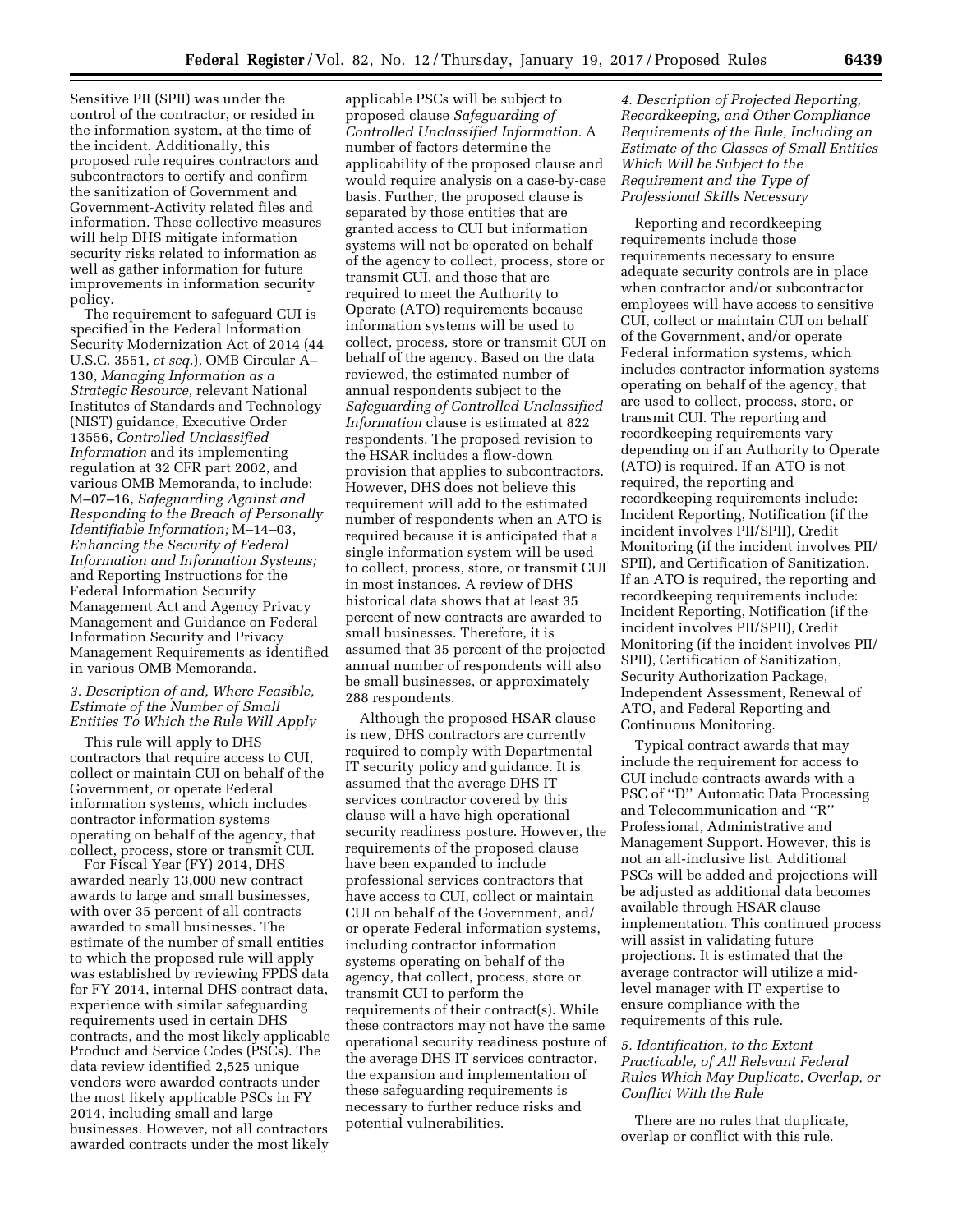## *6. Description of Any Significant Alternatives to the Rule Which Accomplish the Stated Objectives of Applicable Statutes and Which Minimize any Significant Economic Impact of the Rule on Small Entities*

No significant alternatives were identified that would accomplish the stated objectives of the rule. The information security requirements associated with this rule are not geared towards a type of contractor; the requirements are based on the sensitivity of the information, the impact on the program, the Government and security in the event CUI is breached. That standard would not vary based on the size of the entity.

DHS will be submitting a copy of the IRFA to the Chief Counsel for Advocacy of the Small Business Administration. A copy of the IRFA may be obtained from the point of contact specified herein. DHS invites comments from small business concerns and other interested parties on the expected impact of this rule on small entities.

DHS will also consider comments from small entities concerning the existing regulations in subparts affected by this rule in accordance with 5 U.S.C. 610. Interested parties must submit such comments separately and should cite 5 U.S.C. 610, *et seq.* (HSAR Case 2015– 001), in correspondence.

#### **V. Paperwork Reduction Act**

The Paperwork Reduction Act (44 U.S.C. chapter 35) applies. The proposed rule contains information collection requirements. Accordingly, DHS will be submitting a request for approval of a new information collection requirement concerning this rule to the Office of Management and Budget under 44 U.S.C. 3501, *et seq.* 

The collection requirements for this rule are based on a new HSAR clause, 3052.204–7X *Safeguarding of Controlled Unclassified Information.* 

A. The average public reporting burden for this collection of information is estimated to be approximately 50 hours per response to comply with the requirements, including time for reviewing instructions, searching existing data sources, gathering and maintaining the data needed, and completing and reviewing the collection of information. This average is based on an estimated 36 hours per response to comply with the requirements when an ATO *is not* required an estimated 120 hours to comply with the requirements when an ATO *is* required (*i.e.,* when a contractor is required to submit Security Authorization (SA) package). Security Authorization package consists of the

following: Security Plan, Security Assessment Report, Plan of Action and Milestones, Security Control Assessor Transmittal Letter (documents the Security Control Assessor's recommendation (*i.e.,* Authorization to Operate or Denial to Operate), and any supplemental information requested by the Government (*e.g.,* Contingency Plan, final Risk Assessment, Configuration Management Plan, Standard Operating Procedures, Concept of Operations). Additional requirements include an Independent Assessment, Security Review, Renewal of the ATO which is required every three years, and Federal Reporting and Continuous Monitoring Requirements.

The total annual projected number of responses per respondent is estimated at 1. Based on aforementioned information the annual total burden hours are estimated as follows:

*Title:* Homeland Security Acquisition Regulation: Safeguarding of Controlled Unclassified Information.

*Type of Request:* New Collection. *Total Number of Respondents:* 822. *Responses per Respondent:* 1. *Annual Responses:* 822. *Average Burden per Response:*  Approximately 50.

*Annual Burden Hours:* Approximately 41,100.

*Needs and Uses:* DHS needs the information required by 3052.204–7X to implement the requirements for safeguarding against unauthorized contractor disclosure and inappropriate use of CUI that contractors and subcontractors may have access to during the course of contract performance.

*Affected Public:* Businesses or other for-profit institutions.

*Respondent's Obligation:* Required to obtain or retain benefits.

*Frequency:* On occasion.

B. Request for Comments Regarding Paperwork Burden.

You may submit comments identified by DHS docket number [DHS–2017– 0006], including suggestions for reducing this burden, not later than [insert date 60 days after publication in the **Federal Register**] using any one of the following methods:

(1) Via the internet at Federal eRulemaking Portal: *[http://](http://www.regulations.gov) [www.regulations.gov.](http://www.regulations.gov)* Follow the instructions for submitting comments.

(2) Via email to the Department of Homeland Security, Office of the Chief Procurement Officer, at *[HSAR@](mailto:HSAR@hq.dhs.gov) [hq.dhs.gov.](mailto:HSAR@hq.dhs.gov)* 

Public comments are particularly invited on: Whether this collection of information is necessary for the proper performance of functions of the HSAR,

and will have practical utility; whether our estimate of the public burden of this collection of information is accurate, and based on valid assumptions and methodology; ways to enhance the quality, utility, and clarity of the information to be collected; and ways in which we can minimize the burden of the collection of information on those who are to respond, through the use of appropriate technological collection techniques or other forms of information technology.

Requesters may obtain a copy of the supporting statement from the Department of Homeland Security, Office of the Chief Procurement Officer, Acquisition Policy and Legislation, via email to *[HSAR@hq.dhs.gov.](mailto:HSAR@hq.dhs.gov)* Please cite OMB Control No. 1600–0023, Safeguarding of Controlled Unclassified Information, in all correspondence.

### **List of Subjects in 48 CFR Parts 3001, 3002, 3004 and 3052**

Government procurement.

Therefore, DHS proposes to amend 48 CFR parts 3001, 3002, 3004 and 3052 as follows:

■ 1. The authority citation for 48 CFR parts 3001, 3002, 3004 and 3052 is revised to read as follows:

**Authority:** 5 U.S.C. 301–302, 41 U.S.C. 1707, 41 U.S.C. 1702, 41 U.S.C. 1303(a)(2), 48 CFR part 1, subpart 1.3, and DHS Delegation Number 0702.

### **PART 3001—FEDERAL ACQUISITION REGULATIONS SYSTEM**

■ 2. In section 3001.106 amend paragraph (a) by adding a new OMB Control Number as follows:

#### **3001.106 OMB Approval under the Paperwork Reduction Act.**

 $(a) * * * *$ 

OMB Control No. 1600–0023 (Safeguarding of Controlled Unclassified Information)

\* \* \* \* \*

## **PART 3002—DEFINITIONS OF WORDS AND TERMS**

### **3002.101 [Amended]**

■ 3. Amend section 3002.101 by adding, in alphabetical order, the definitions of ''Adequate Security,'' ''Controlled Unclassified Information (CUI),'' ''Federal Information,'' ''Federal Information System,'' ''Handling,'' ''Information Resources,'' ''Information Security,'' and ''Information System'' to read as follows:

''Adequate Security'' means security protections commensurate with the risk resulting from the unauthorized access, use, disclosure, disruption,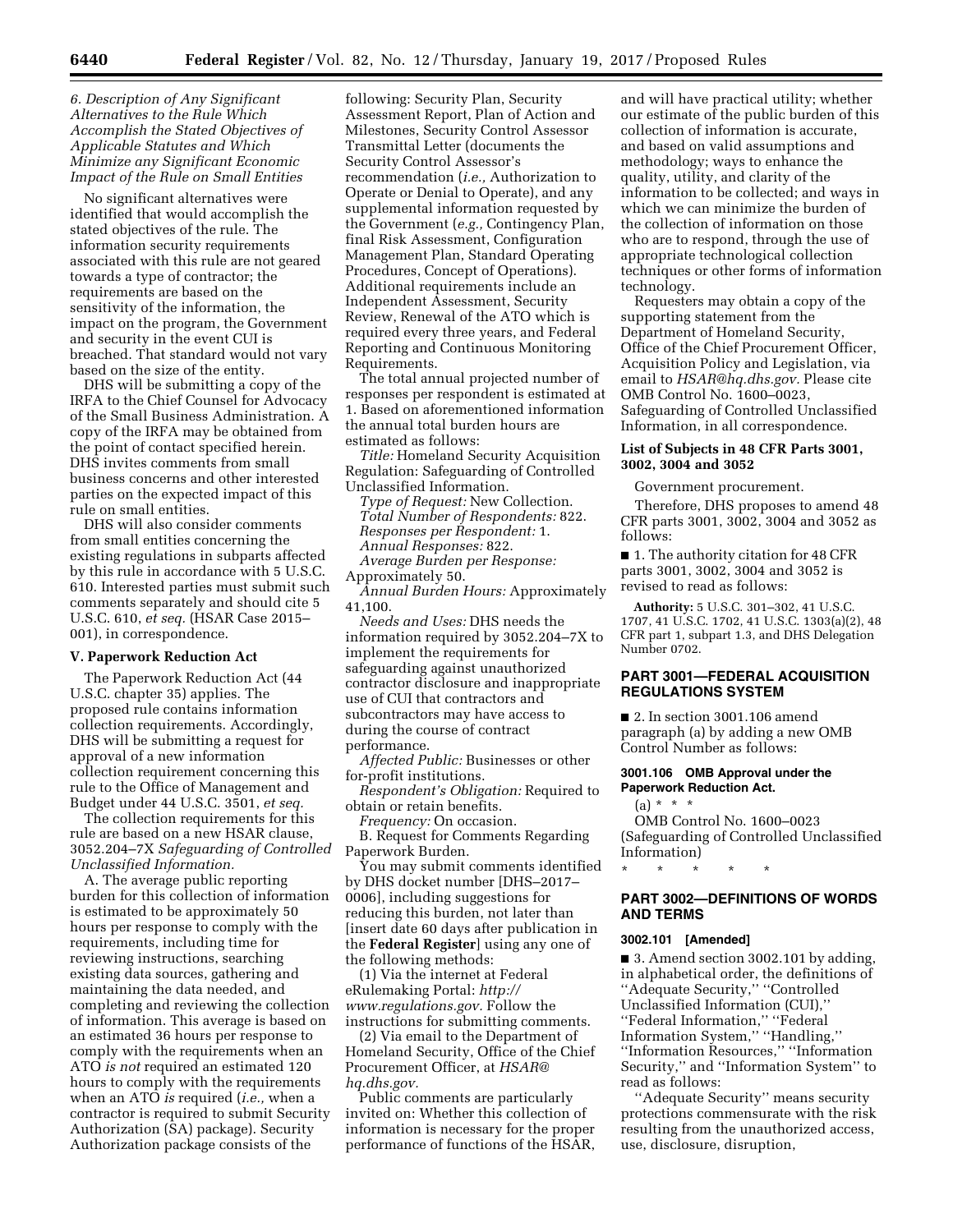modification, or destruction of information. This includes ensuring that information hosted on behalf of an agency and information systems and applications used by the agency operate effectively and provide appropriate confidentiality, integrity, and availability protections through the application of cost-effective security controls.

\* \* \* \* \* ''Controlled Unclassified Information (CUI)'' is any information the Government creates or possesses, or an entity creates or possesses for or on behalf of the Government (other than classified information) that a law, regulation, or Government-wide policy requires or permits an agency to handle using safeguarding or dissemination controls. Within the context of DHS, this includes such information which, if lost, misused, disclosed, or, without authorization is accessed, or modified, could adversely affect the national or homeland security interest, the conduct of Federal programs, or the privacy of individuals. This definition includes the following CUI categories and subcategories of information:

(1) Chemical-terrorism Vulnerability Information (CVI) as defined in Title 6, Code of Federal Regulations, part 27 ''Chemical Facility Anti-Terrorism Standards,'' and as further described in supplementary guidance issued by an authorized official of the Department of Homeland Security (including the Revised Procedural Manual ''Safeguarding Information Designated as Chemical-Terrorism Vulnerability Information'' dated September 2008);

(2) Protected Critical Infrastructure Information (PCII) as set out in the Critical Infrastructure Information Act of 2002 (Title II, Subtitle B, of the Homeland Security Act, Public Law 107–296, 196 Stat. 2135), as amended, the implementing regulations thereto (Title 6, Code of Federal Regulations, part 29) as amended, the applicable PCII Procedures Manual, as amended, and any supplementary guidance officially communicated by an authorized official of the Department of Homeland Security (including the PCII Program Manager or his/her designee);

(3) Sensitive Security Information (SSI) as defined in Title 49, Code of Federal Regulations, part 1520, ''Protection of Sensitive Security Information,'' as amended, and any supplementary guidance officially communicated by an authorized official of the Department of Homeland Security (including the Assistant Secretary for the Transportation Security Administration or his/her designee) to

include DHS MD 11056.1, ''Sensitive Security Information (SSI)'' and, within the Transportation Security Administration, TSA MD 2010.1, ''SSI Program'';

(4) Homeland Security Agreement Information means information DHS receives pursuant to an agreement with state, local, tribal, territorial, and private sector partners that is required to be protected by that agreement. DHS receives this information in furtherance of the missions of the Department, including, but not limited to, support of the Fusion Center Initiative and activities for cyber information sharing consistent with the Cybersecurity Information Security Act;

(5) Homeland Security Enforcement Information means unclassified information of a sensitive nature lawfully created, possessed, or transmitted by the Department of Homeland Security in furtherance of its immigration, customs, and other civil and criminal enforcement missions, the unauthorized disclosure of which could adversely impact the mission of the Department;

(6) International Agreement Information means information DHS receives pursuant to an information sharing agreement or arrangement, with a foreign government, an international organization of governments or any element thereof, an international or foreign public or judicial body, or an international or foreign private or nongovernmental organization, that is required by that agreement or arrangement to be protected;

(7) Information Systems Vulnerability Information (ISVI) means:

(i) DHS information technology (IT) internal systems data revealing infrastructure used for servers, desktops, and networks; applications name, version and release; switching, router, and gateway information; interconnections and access methods; mission or business use/need. Examples of information are systems inventories and enterprise architecture models. Information pertaining to national security systems and eligible for classification under Executive Order 13526, will be classified as appropriate;

(ii) Information regarding developing or current technology, the release of which could hinder the objectives of DHS, compromise a technological advantage or countermeasure, cause a denial of service, or provide an adversary with sufficient information to clone, counterfeit, or circumvent a process or system;

(8) Operations Security Information means information that could constitute an indicator of U.S. Government

intentions, capabilities, operations, or activities or otherwise threaten operations security;

(9) Personnel Security Information means information that could result in physical risk to DHS personnel or other individuals that DHS is responsible for protecting;

(10) Physical Security Information means reviews or reports illustrating or disclosing facility infrastructure or security vulnerabilities related to the protection of Federal buildings, grounds, or property. For example, threat assessments, system security plans, contingency plans, risk management plans, business impact analysis studies, and certification and accreditation documentation;

(11) Privacy Information, which includes information referred to as Personally Identifiable Information. Personally Identifiable Information (PII) means information that can be used to distinguish or trace an individual's identity, either alone or when combined with other information that is linked or linkable to a specific individual; and

(12) Sensitive Personally Identifiable Information (SPII) is a subset of PII, which if lost, compromised or disclosed without authorization, could result in substantial harm, embarrassment, inconvenience, or unfairness to an individual. Some forms of PII are sensitive as stand-alone elements.

(i) Examples of stand-alone PII include: Social Security numbers (SSN), driver's license or state identification number, Alien Registration Numbers (Anumber), financial account number, and biometric identifiers such as fingerprint, voiceprint, or iris scan.

(ii) Additional examples of SPII include any groupings of information that contain an individual's name or other unique identifier plus one or more of the following elements:

(A) Truncated SSN (such as last 4 digits)

(B) Date of birth (month, day, and year)

- (C) Citizenship or immigration status
- (D) Ethnic or religious affiliation
- (E) Sexual orientation
- (F) Criminal history
- (G) Medical information

(H) System authentication information such as mother's maiden name, account passwords or personal identification numbers (PIN)

(iii) Other PII may be ''sensitive'' depending on its context, such as a list of employees and their performance ratings or an unlisted home address or phone number. In contrast, a business card or public telephone directory of agency employees contains PII but is not sensitive.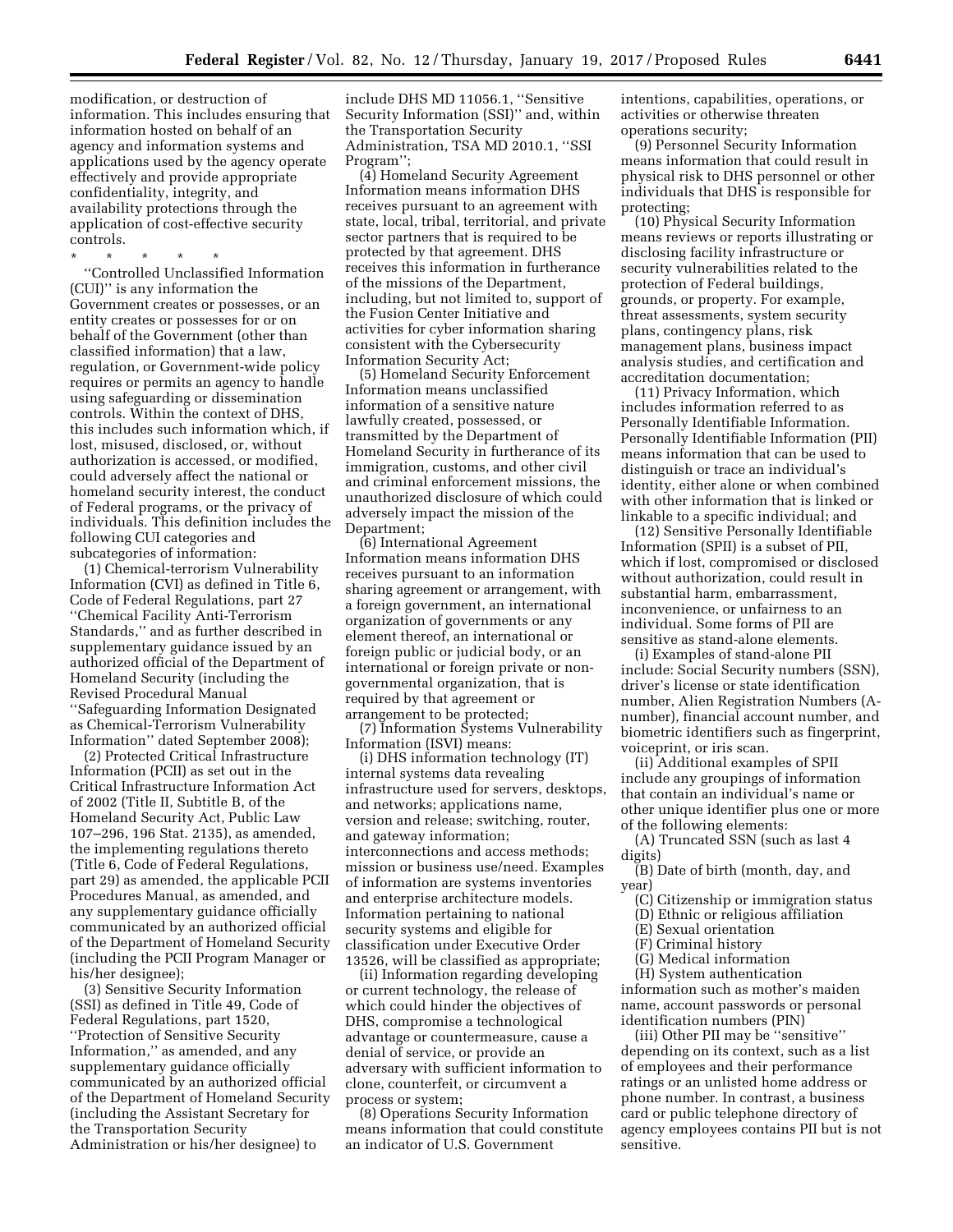''Federal Information'' means information created, collected, processed, maintained, disseminated, disclosed, or disposed of by or for the Federal Government, in any medium or form.

''Federal Information System'' means an information system used or operated by an agency or by a contractor of an agency or by another organization on behalf of an agency.

''Handling'' means any use of controlled unclassified information, including but not limited to marking, safeguarding, transporting, disseminating, re-using, and disposing of the information.

\* \* \* \* \* ''Information Resources'' means information and related resources, such as personnel, equipment, funds, and information technology.

''Information Security'' means protecting information and information systems from unauthorized access, use, disclosure, disruption, modification, or destruction in order to provide—

(1) integrity, which means guarding against improper information modification or destruction, and includes ensuring information nonrepudiation and authenticity;

(2) confidentiality, which means preserving authorized restrictions on access and disclosure, including means for protecting personal privacy and proprietary information; and

(3) availability, which means ensuring timely and reliable access to and use of information.

''Information System'' means a discrete set of information resources organized for the collection, processing, maintenance, use, sharing, dissemination, or disposition of information.

**PART 3004—ADMINISTRATIVE MATTERS** 

\* \* \* \* \*

■ 4. Revise subpart 3004.4 to read as follows:

## **Subpart 3004.4—Safeguarding Classified and Controlled Unclassified Information within Industry**

### **3004.470 Security requirements for access to unclassified facilities, information resources, and controlled unclassified information.**

3004.470–1 Scope. Definitions. 3004.470–3 Policy. 3004.470–4 Contract Clauses.

### **3004.470–1 Scope.**

This section implements DHS policies for assuring adequate security of

unclassified facilities, information resources, and controlled unclassified information (CUI) during the acquisition lifecycle.

### **3004.470–2 Definitions.**

As used in this subpart— ''Incident'' means an occurrence that—

(1) actually or imminently jeopardizes, without lawful authority, the integrity, confidentiality, or availability of information or an information system; or

(2) constitutes a violation or imminent threat of violation of law, security policies, security procedures, or acceptable use policies.

#### **3004.470–3 Policy.**

(a) DHS requires that CUI be safeguarded wherever such information resides. This includes governmentowned and operated information systems, government-owned and contractor operated information systems, contractor-owned and/or operated information systems operating on behalf of the agency, and any situation where contractor and/or subcontractor employees may have access to CUI. There are several Department policies and procedures (accessible at *[http://www.dhs.gov/dhs](http://www.dhs.gov/dhs-security-and-training-requirements-contractors)[security-and-training-requirements](http://www.dhs.gov/dhs-security-and-training-requirements-contractors)[contractors\)](http://www.dhs.gov/dhs-security-and-training-requirements-contractors)* which also address the safeguarding of CUI. Compliance with these policies and procedures, as amended, is required.

(b) DHS requires contractor employees that require recurring access to Government facilities or access to CUI to complete such forms as may be necessary for security or other reasons, including the conduct of background investigations to determine fitness. Department policies and procedures that address contractor employee fitness are contained in Instruction Handbook Number 121–01–007, The Department of Homeland Security Personnel Suitability and Security Program. Compliance with these policies and procedures, as amended, is required.

#### **3004.470–4 Contract Clauses.**

(a) Contracting officers shall insert the basic clause at (HSAR) 48 CFR 3052.204–71, Contractor Employee Access, in solicitations and contracts when contractor and/or subcontractor employees require recurring access to Government facilities or access to CUI. Contracting officers shall insert the basic clause with its Alternate I for acquisitions requiring contractor access to Government information resources. For acquisitions in which contractor and/or subcontractor employees will not have access to Government information resources, but the Department has determined contractor and/or subcontractor employee access to CUI or Government facilities must be limited to U.S. citizens and lawful permanent residents, the contracting officer shall insert the clause with its Alternate II. Neither the basic clause nor its alternates shall be used unless contractor and/or subcontractor employees will require recurring access to Government facilities or access to CUI. Neither the basic clause nor its alternates should ordinarily be used in contracts with educational institutions.

(b) Contracting officers shall insert the clause at (HSAR) 48 CFR 3052.204–7X, Safeguarding of Controlled Unclassified Information, in solicitations and contracts where:

(1) Contractor and/or subcontractor employees will have access to CUI;

(2) CUI will be collected or maintained on behalf of the agency; or

(3) Federal information systems, which include contractor information systems operated on behalf of the agency, are used to collect, process, store, or transmit CUI.

(c) If the clauses prescribed in subsections (a) and/or (b) are included in a prime contract, the prime contractor shall include the clauses in subsections (a) and/or (b), in its contract(s) with subcontractors. If a subcontract includes the clauses prescribed in subsections (a) and/or (b) and the subcontractor has contracts with lower-tier subcontractors, the lower-tier subcontracts shall include the clauses in subsections (a) and/or (b).

## **PART 3052—SOLICITATION PROVISIONS AND CONTRACT CLAUSES**

#### **3052.204–70 [Removed and Reserved].**

■ 5. Remove and reserve section 3052.204–70.

 $\blacksquare$  6. Add section 3052.204-7X to read as follows:

#### **3052.204–7X Safeguarding of Controlled Unclassified Information.**

As prescribed in (HSAR) 48 CFR 3004.470–4(b), insert the following clause:

### **Safeguarding of Controlled Unclassified Information (DATE)**

(a) *Definitions.* As used in this clause— ''Adequate Security'' means security protections commensurate with the risk resulting from the unauthorized access, use, disclosure, disruption, modification, or destruction of information. This includes ensuring that information hosted on behalf of an agency and information systems and applications used by the agency operate effectively and provide appropriate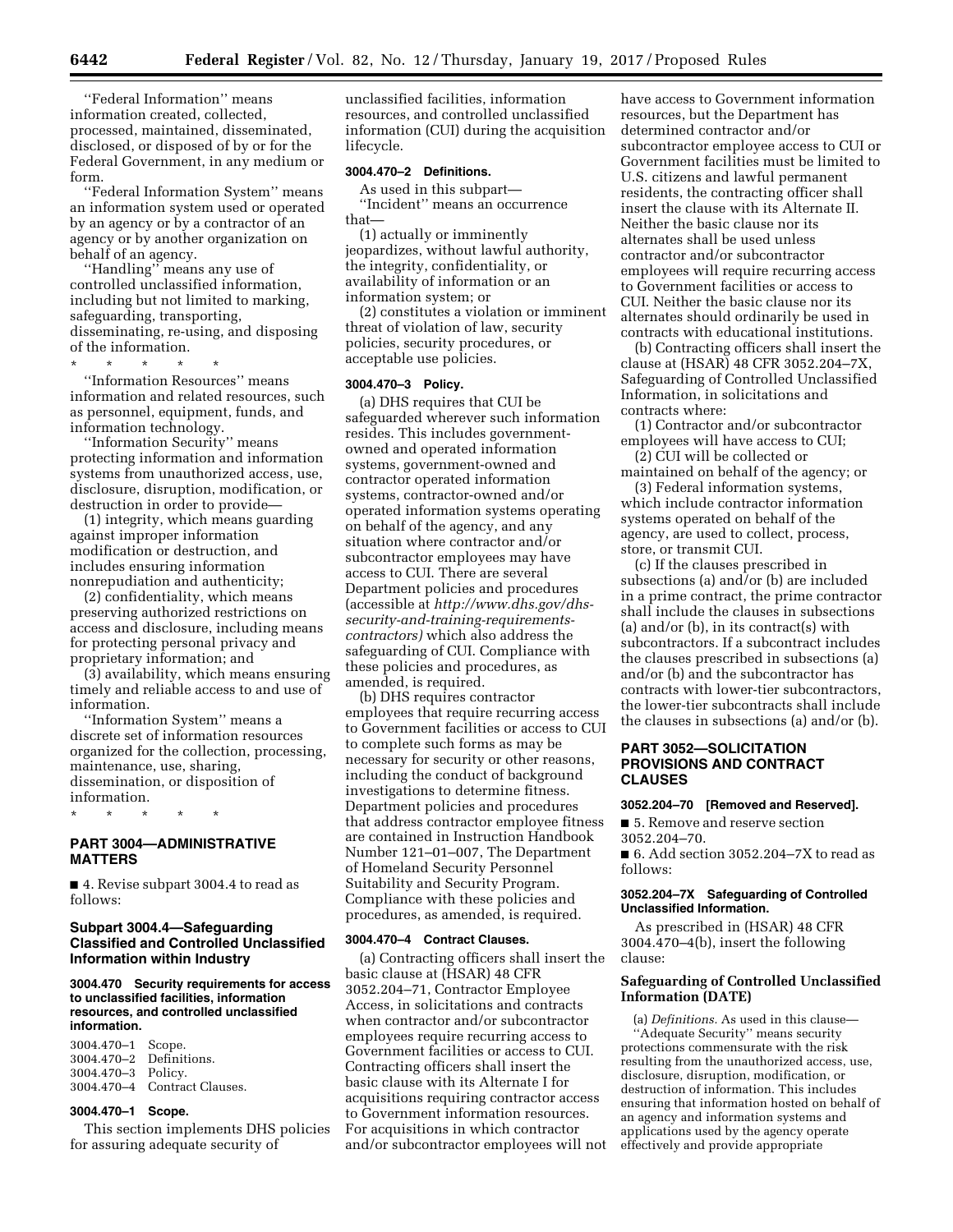confidentiality, integrity, and availability protections through the application of costeffective security controls.

'Controlled Unclassified Information (CUI)'' is any information the Government creates or possesses, or an entity creates or possesses for or on behalf of the Government (other than classified information) that a law, regulation, or Government-wide policy requires or permits an agency to handle using safeguarding or dissemination controls. Within the context of DHS, this includes such information which, if lost, misused, disclosed, or, without authorization is accessed, or modified, could adversely affect the national or homeland security interest, the conduct of Federal programs, or the privacy of individuals. This definition includes the following CUI categories and subcategories of information:

(i) Chemical-terrorism Vulnerability Information (CVI) as defined in Title 6, Code of Federal Regulations, part 27 ''Chemical Facility Anti-Terrorism Standards,'' and as further described in supplementary guidance issued by an authorized official of the Department of Homeland Security (including the Revised Procedural Manual ''Safeguarding Information Designated as Chemical-Terrorism Vulnerability Information'' dated September 2008);

(ii) Protected Critical Infrastructure Information (PCII) as set out in the Critical Infrastructure Information Act of 2002 (Title II, Subtitle B, of the Homeland Security Act, Public Law 107–296, 196 Stat. 2135), as amended, the implementing regulations thereto (Title 6, Code of Federal Regulations, part 29) as amended, the applicable PCII Procedures Manual, as amended, and any supplementary guidance officially communicated by an authorized official of the Department of Homeland Security (including the PCII Program Manager or his/ her designee);

(iii) Sensitive Security Information (SSI) as defined in Title 49, Code of Federal Regulations, part 1520, ''Protection of Sensitive Security Information,'' as amended, and any supplementary guidance officially communicated by an authorized official of the Department of Homeland Security (including the Assistant Secretary for the Transportation Security Administration or his/her designee) to include DHS MD 11056.1, ''Sensitive Security Information (SSI)'' and, within the Transportation Security Administration, TSA MD 2010.1, ''SSI Program'';

(iv) Homeland Security Agreement Information means information DHS receives pursuant to an agreement with state, local, tribal, territorial, and private sector partners that is required to be protected by that agreement. DHS receives this information in furtherance of the missions of the Department, including, but not limited to, support of the Fusion Center Initiative and activities for cyber information sharing consistent with the Cybersecurity Information Security Act;

(v) Homeland Security Enforcement Information means unclassified information of a sensitive nature lawfully created, possessed, or transmitted by the Department of Homeland Security in furtherance of its

immigration, customs, and other civil and criminal enforcement missions, the unauthorized disclosure of which could adversely impact the mission of the Department:

(vi) International Agreement Information means information DHS receives pursuant to an information sharing agreement or arrangement with a foreign government, an international organization of governments or any element thereof, an international or foreign public or judicial body, or an international or foreign private or nongovernmental organization, that is required by that agreement or arrangement to be protected;

(vii) Information Systems Vulnerability Information (ISVI) means:

(A) DHS information technology (IT) internal systems data revealing infrastructure used for servers, desktops, and networks; applications name, version and release; switching, router, and gateway information; interconnections and access methods; mission or business use/need. Examples of information are systems inventories and enterprise architecture models. Information pertaining to national security systems and eligible for classification under Executive Order 13526, will be classified as appropriate;

(B) Information regarding developing or current technology, the release of which could hinder the objectives of DHS, compromise a technological advantage or countermeasure, cause a denial of service, or provide an adversary with sufficient information to clone, counterfeit, or circumvent a process or system;

(viii) Operations Security Information means information that could constitute an indicator of U.S. Government intentions, capabilities, operations, or activities or otherwise threaten operations security;

(ix) Personnel Security Information means information that could result in physical risk to DHS personnel or other individuals that DHS is responsible for protecting;

(x) Physical Security Information means reviews or reports illustrating or disclosing facility infrastructure or security vulnerabilities related to the protection of Federal buildings, grounds, or property. For example, threat assessments, system security plans, contingency plans, risk management plans, business impact analysis studies, and certification and accreditation documentation;

(xi) Privacy Information, which includes information referred to as Personally Identifiable Information (PII). PII means information that can be used to distinguish or trace an individual's identity, either alone, or when combined with other information that is linked or linkable to a specific individual; and

(xii) Sensitive Personally Identifiable Information (SPII) is a subset of PII, which if lost, compromised, or disclosed without authorization, could result in substantial harm, embarrassment, inconvenience, or unfairness to an individual. Some forms of PII are sensitive as stand-alone elements.

(A) Examples of stand-alone SPII include: Social Security numbers (SSN), driver's license or state identification number, Alien

Registration Numbers (A-number), financial account number, and biometric identifiers such as fingerprint, voiceprint, or iris scan.

(B) Additional examples of SPII include any groupings of information that contain an individual's name or other unique identifier plus one or more of the following elements:

- (*1*) Truncated SSN (such as last 4 digits)
- (*2*) Date of birth (month, day, and year)
- (*3*) Citizenship or immigration status (*4*) Ethnic or religious affiliation
- (*5*) Sexual orientation
- (*6*) Criminal history
- (*7*) Medical information

(*8*) System authentication information such as mother's maiden name, account passwords or personal identification numbers (PIN)

(C) Other PII may be SPII depending on its context, such as a list of employees and their performance ratings or an unlisted home address or phone number. In contrast, a business card or public telephone directory of agency employees contains PII but is not SPII.

''Federal information'' means information created, collected, processed, maintained, disseminated, disclosed, or disposed of by or for the Federal Government, in any medium or form.

''Federal information system'' means an information system used or operated by an agency or by a contractor of an agency or by another organization on behalf of an agency.

'Handling'' means any use of controlled unclassified information, including but not limited to marking, safeguarding, transporting, disseminating, re-using, storing, capturing, and disposing of the information.

''Incident'' means an occurrence that—

(i) actually or imminently jeopardizes, without lawful authority, the integrity, confidentiality, or availability of information or an information system; or

(ii) constitutes a violation or imminent threat of violation of law, security policies, security procedures, or acceptable use policies.

''Information Resources'' means information and related resources, such as personnel, equipment, funds, and information technology.

''Information Security'' means protecting information and information systems from unauthorized access, use, disclosure, disruption, modification, or destruction in order to provide—

(i) integrity, which means guarding against improper information modification or destruction, and includes ensuring information nonrepudiation and authenticity;

(ii) confidentiality, which means preserving authorized restrictions on access and disclosure, including means for protecting personal privacy and proprietary information; and

(iii) availability, which means ensuring timely and reliable access to and use of information.

''Information System'' means a discrete set of information resources organized for the collection, processing, maintenance, use, sharing, dissemination, or disposition of information.

(b) *Handling of Controlled Unclassified Information.* 

(1) Contractors and subcontractors must provide adequate security to protect CUI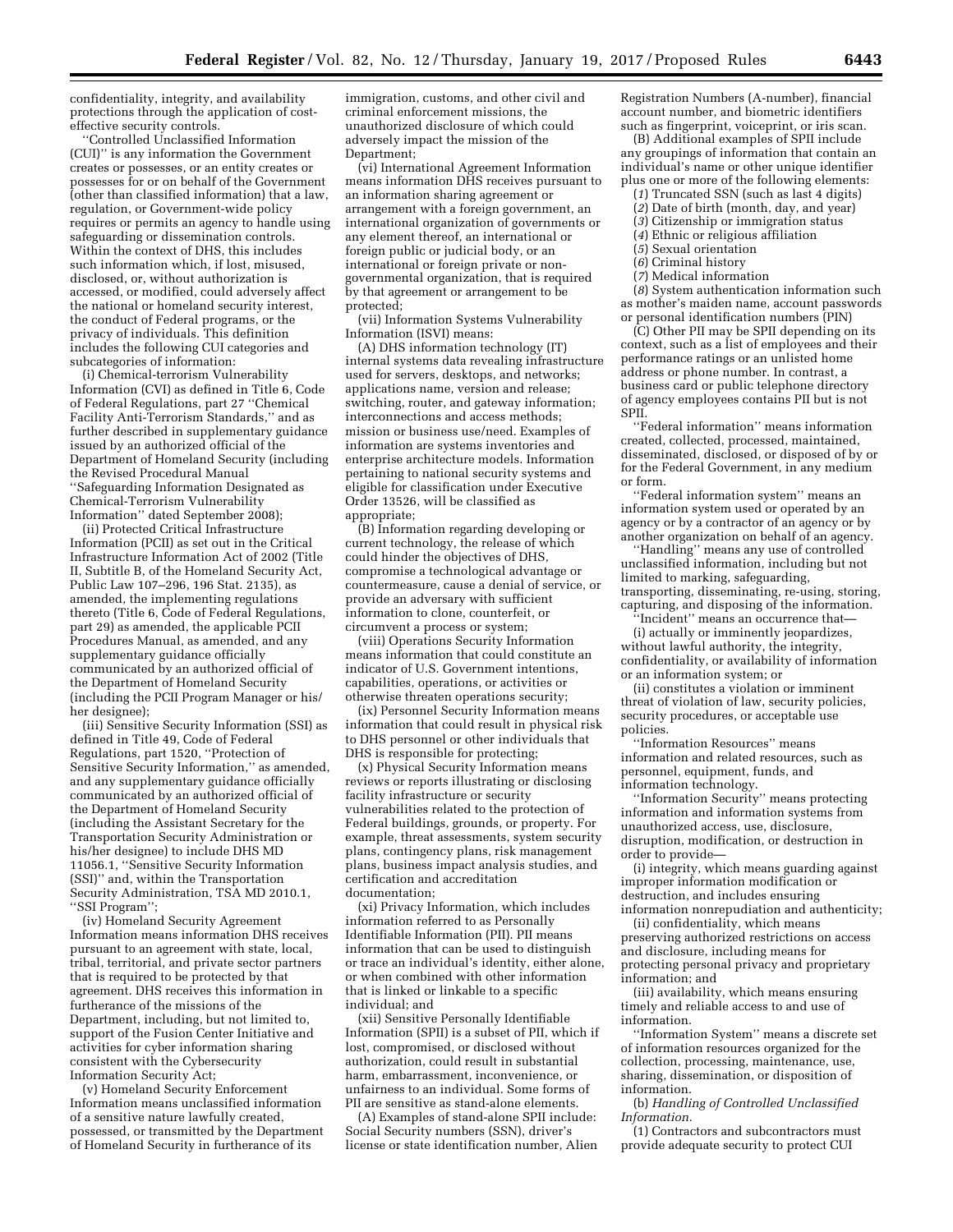from unauthorized access and disclosure. Adequate security includes compliance with DHS policies and procedures in effect at the time of contract award. These policies and procedures are accessible at *[http://](http://www.dhs.gov/dhs-security-and-training-requirements-contractors) [www.dhs.gov/dhs-security-and-training](http://www.dhs.gov/dhs-security-and-training-requirements-contractors)[requirements-contractors.](http://www.dhs.gov/dhs-security-and-training-requirements-contractors)* 

(2) The Contractor shall not use or redistribute any CUI handled, collected, processed, stored, or transmitted by the Contractor except as specified in the contract.

(3) The Contractor shall not maintain SPII in its invoicing, billing, and other recordkeeping systems maintained to support financial or other administrative functions. It is acceptable to maintain in these systems the names, titles and contact information for the Contracting Officer's Representative (COR) or other Government personnel associated with the administration of the contract, as needed.

(4) Any Government data provided, developed, obtained under the contract, or otherwise under the control of the contractor, shall not become part of the bankruptcy estate in the event a contractor and/or subcontractor enters into bankruptcy proceedings.

(c) *Authority to Operate.* This subsection is applicable only to Federal information systems, which includes contractor information systems operating on behalf of the agency. The Contractor shall not collect, process, store or transmit CUI within a Federal information system until an Authority to Operate (ATO) has been accepted and signed by the Component or Headquarters CIO, or designee. Once the ATO has been accepted and signed by the Government, the Contracting Officer shall incorporate the ATO into the contract as a compliance document. Unless otherwise specified in the ATO letter, the ATO is valid for three (3) years. An ATO is granted at the sole discretion of the Government and can be revoked at any time. Contractor receipt of an ATO does not create any contractual right of access or entitlement. The Government's acceptance of the ATO does not alleviate the Contractor's responsibility to ensure the information system controls are implemented and operating effectively.

(1) *Complete the Security Authorization process.* The Security Authorization (SA) process shall proceed according to *DHS Sensitive Systems Policy Directive 4300A*  (Version 12.0, September 25, 2015), or any successor publication; *DHS 4300A Sensitive Systems Handbook* (Version 12.0, November 15, 2015), or any successor publication; and the *Security Authorization Process Guide*  including templates. These policies and templates are accessible at *[http://](http://www.dhs.gov/dhs-security-and-training-requirements-contractors) [www.dhs.gov/dhs-security-and-training](http://www.dhs.gov/dhs-security-and-training-requirements-contractors)[requirements-contractors.](http://www.dhs.gov/dhs-security-and-training-requirements-contractors)* 

(i) *Security Authorization Package.* SA package shall be developed using the Government provided Requirements Traceability Matrix and SA templates. SA package consists of the following: Security Plan, Contingency Plan, Contingency Plan Test Results, Configuration Management Plan, Security Assessment Plan, Security Assessment Report, and Authorization to Operate Letter. Additional documents that may be required include a Plan(s) of Action and Milestones and Interconnection Security

Agreement(s). The Contractor shall submit a signed copy of the SA package, validated by an independent third party, to the COR for acceptance by the Headquarters or Component CIO, or designee, at least thirty (30) days prior to the date of operation of the information system. The Government is the final authority on the compliance of the SA package and may limit the number of resubmissions of modified documents.

(ii) *Independent Assessment.* Contractors shall have an independent third party validate the security and privacy controls in place for the information system(s). The independent third party shall review and analyze the SA package, and report on technical, operational, and management level deficiencies as outlined in *NIST Special Publication 800–53 Security and Privacy Controls for Federal Information Systems and Organizations* accessible at *[http://](http://csrc.nist.gov/publications/PubsSPs.html) [csrc.nist.gov/publications/PubsSPs.html.](http://csrc.nist.gov/publications/PubsSPs.html)* The Contractor shall address all deficiencies before submitting the SA package to the COR for acceptance.

(2) *Renewal of ATO.* Unless otherwise specified in the ATO letter, the ATO shall be renewed every three (3) years. The Contractor is required to update its SA package as part of the ATO renewal process for review and verification of security controls. Review and verification of security controls is independent of the system production date and may include onsite visits that involve physical or logical inspection of the Contractor environment to ensure controls are in place. The updated SA package shall be submitted for acceptance by the Headquarters or Component CIO, or designee, at least 90 days before the ATO expiration date. The Contractor shall update its SA package by one of the following methods:

(i) Updating the SA package in the DHS Information Assurance Compliance System; or

(ii) Submitting the updated SA package directly to the COR.

(3) *Security Review.* The Government may elect to conduct random periodic reviews to ensure that the security requirements contained in this contract are being implemented and enforced. The Government, at its sole discretion, may obtain the assistance from other Federal agencies and/ or third-party firms to aid in security review activities. The Contractor shall afford access to DHS, the Office of the Inspector General, other Government organizations, and contractors working in support of the Government access to the Contractor's facilities, installations, operations, documentation, databases, networks, systems, and personnel used in the performance of this contract. The Contractor shall, through the Contracting Officer and COR, contact the Headquarters or Component CIO, or designee, to coordinate and participate in review and inspection activity by Government organizations external to the DHS. Access shall be provided, to the extent necessary as determined by the Government (including providing all requested images), for the Government to carry out a program of inspection, investigation, and audit to safeguard against threats and hazards to the

integrity, availability and confidentiality of Government data or the function of computer systems used in performance of this contract and to preserve evidence of computer crime.

(4) *Federal Reporting and Continuous Monitoring Requirements.* Contractors operating information systems on behalf of the Government shall comply with Federal reporting and information system continuous monitoring requirements. Reporting requirements are determined by the Government and are defined in the Fiscal Year 2015 DHS Information Security Performance Plan, or successor publication, accessible at *[http://www.dhs.gov/dhs](http://www.dhs.gov/dhs-security-and-training-requirements-contractors)[security-and-training-requirements](http://www.dhs.gov/dhs-security-and-training-requirements-contractors)[contractors.](http://www.dhs.gov/dhs-security-and-training-requirements-contractors)* The plan is updated on an annual basis. Annual, quarterly, and monthly data collection will be coordinated by the Government. The Contractor shall provide the Government with all information to fully satisfy Federal reporting requirements for information systems. The Contractor shall provide the COR with requested information within three (3) business days of receipt of the request. Unless otherwise specified in the contract, monthly continuous monitoring data shall be stored at the Contractor's location for a period not less than one year from the date the data is created. The Government may elect to perform information system continuous monitoring and IT security scanning of information systems from Government tools and infrastructure.

(d) *Incident Reporting Requirements.*  (1) All known or suspected incidents shall be reported to the Component Security Operations Center (SOC) in accordance with *4300A Sensitive Systems Handbook Attachment F Incident Response.* If the Component SOC is not available, the Contractor shall report to the DHS Enterprise SOC. Contact information for the DHS Enterprise SOC is accessible at *[http://](http://www.dhs.gov/dhs-security-and-training-requirements-contractors) [www.dhs.gov/dhs-security-and-training](http://www.dhs.gov/dhs-security-and-training-requirements-contractors)[requirements-contractors.](http://www.dhs.gov/dhs-security-and-training-requirements-contractors)* The Contractor shall also notify the Contracting Officer and COR using the contact information identified in the contract. If the report is made by phone, or the email address for the Contracting Officer or COR is not immediately available, the Contractor shall contact the Contracting Officer immediately after reporting to the Component or DHS Enterprise SOC. All known or suspected incidents involving PII or SPII shall be reported within one hour of discovery. All other incidents shall be reported within eight hours of discovery.

(2) The Contractor shall not include any CUI in the subject or body of any email. The Contractor shall transmit CUI using *FIPS 140–2 Security Requirements for Cryptographic Modules* compliant encryption methods, accessible at *[http://csrc.nist.gov/](http://csrc.nist.gov/groups/STM/cmvp/standards.html)  [groups/STM/cmvp/standards.html,](http://csrc.nist.gov/groups/STM/cmvp/standards.html)* to protect CUI in attachments to email. Passwords shall not be communicated in the same email as the attachment.

(3) An incident shall not, by itself, be interpreted as evidence that the Contractor has failed to provide adequate information security safeguards for CUI, or has otherwise failed to meet the requirements of the contract.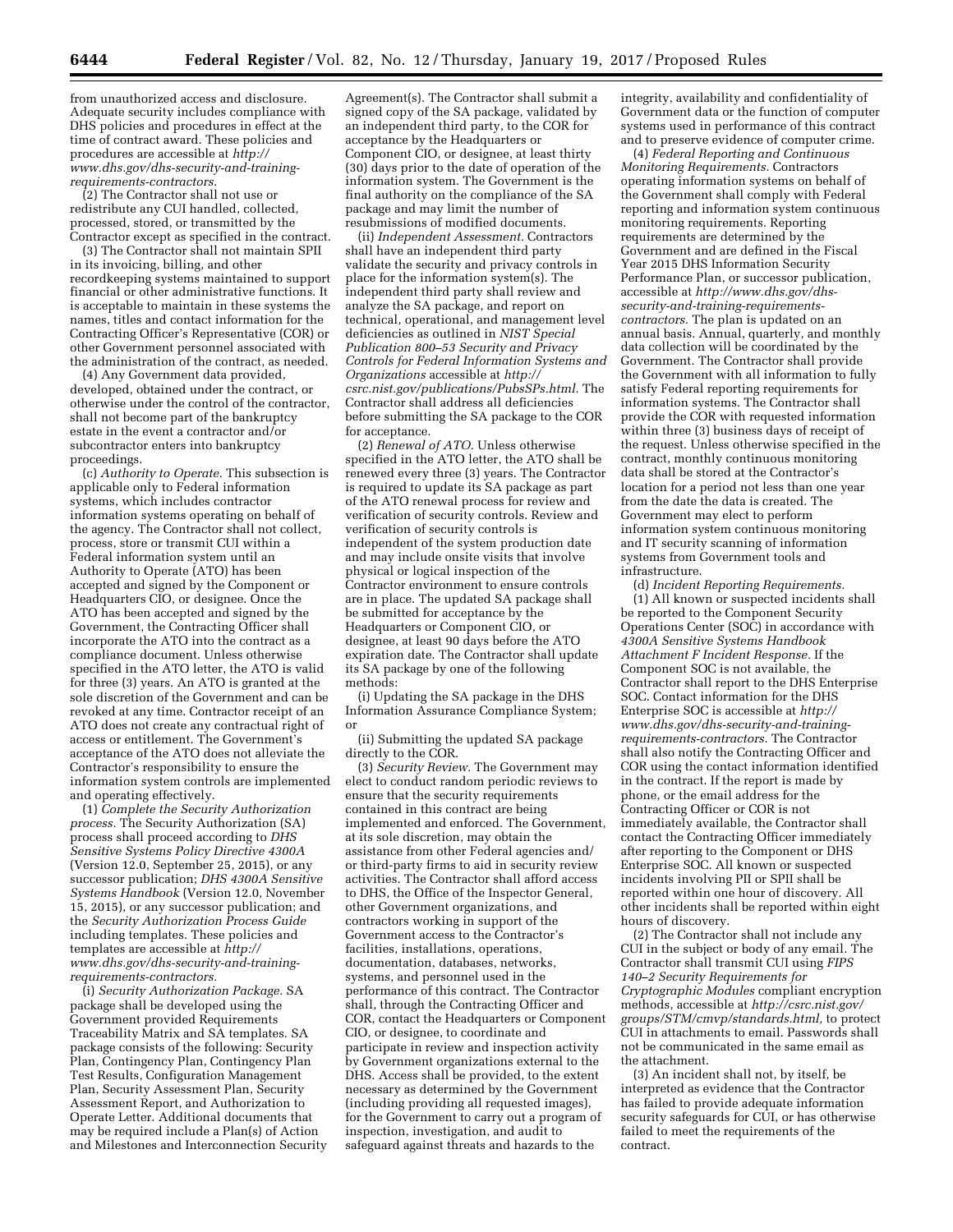(4) If an incident involves PII or SPII, in addition to the incident reporting guidelines in *4300A Sensitive Systems Handbook Attachment F Incident Response,* Contractors shall also provide as many of the following data elements that are available at the time the incident is reported, with any remaining data elements provided within 24 hours of submission of the initial incident report:

(i) Data Universal Numbering System (DUNS);

(ii) Contract numbers affected unless all contracts by the company are affected;

(iii) Facility CAGE code if the location of the event is different than the prime contractor location;

(iv) Point of contact (POC) if different than the POC recorded in the System for Award Management (address, position, telephone, email);

(v) Contracting Officer POC (address, telephone, email);

(vi) Contract clearance level;

(vii) Name of subcontractor and CAGE code if this was an incident on a subcontractor network;

(viii) Government programs, platforms or systems involved;

(ix) Location(s) of incident;

(x) Date and time the incident was

discovered;

(xi) Server names where CUI resided at the time of the incident, both at the Contractor and subcontractor level;

- (xii) Description of the Government PII or SPII contained within the system; and
- (xiii) Any additional information relevant to the incident.

(e) *Incident Response Requirements.* 

(1) All determinations by the Department related to incidents, including response activities, notifications to affected individuals and/or Federal agencies, and related services (*e.g.,* credit monitoring) will be made in writing by the Contracting Officer.

(2) The Contractor shall provide full access and cooperation for all activities determined by the Government to be required to ensure an effective incident response, including providing all requested images, log files, and event information to facilitate rapid resolution of incidents.

(3) Incident response activities determined to be required by the Government may include, but are not limited to, the following:

- (i) Inspections,
- (ii) Investigations,
- (iii) Forensic reviews,
- (iv) Data analyses and processing, and
- (v) Revocation of the Authority to Operate.

(4) The contractor shall preserve and protect images of known affected information systems identified in paragraph (b) of this section and all relevant monitoring/packet capture data for at least 90 days from submission of the incident report to allow DHS to request the media or decline interest.

(5) The Government, at its sole discretion, may obtain assistance from other Federal agencies and/or third-party firms to aid in incident response activities.

(f) *PII and SPII Notification Requirements.*  This subsection is only applicable when an incident involves PII/SPII.

(1) The Contractor shall have in place procedures and the capability to notify any

individual whose PII and/or SPII was under the control of the Contractor or resided in the information system at the time of the incident not later than 5 business days after being directed to notify individuals, unless otherwise approved by the Contracting Officer. The method and content of any notification by the Contractor shall be coordinated with, and subject to prior written approval by the Contracting Officer utilizing the DHS Privacy Incident Handling Guidance accessible at *[http://www.dhs.gov/dhs](http://www.dhs.gov/dhs-security-and-training-requirements-contractors)[security-and-training-requirements](http://www.dhs.gov/dhs-security-and-training-requirements-contractors)[contractors.](http://www.dhs.gov/dhs-security-and-training-requirements-contractors)* The Contractor shall not proceed with notification unless directed in writing by the Contracting Officer.

(2) Subject to Government analysis of the incident and the terms of its instructions to the Contractor regarding any resulting notification, the notification method may consist of letters to affected individuals sent by first class mail, electronic means, or general public notice, as approved by the Government. Notification may require the Contractor's use of address verification and/ or address location services. At a minimum, the notification shall include:

(i) A brief description of the incident; (ii) A description of the types of PII or SPII involved;

(iii) A statement as to whether the PII or SPII was encrypted or protected by other means;

(iv) Steps individuals may take to protect themselves;

(v) What the Contractor and/or the Government are doing to investigate the incident, to mitigate the incident, and to protect against any future incidents; and

(vi) Information identifying who individuals may contact for additional information.

(g) *Credit Monitoring Requirements.* This subsection is only applicable when an incident involves PII/SPII. In the event that an incident involves PII or SPII, the Contractor may be directed by the Contracting Officer to:

(1) Provide notification to affected individuals as described in paragraph (f).

(2) Provide credit monitoring services to individuals whose PII or SPII was under the control of the Contractor or resided in the information system at the time of the incident for a period beginning the date of the incident and extending not less than 18 months from the date the individual is notified. Credit monitoring services shall be provided from a company with which the Contractor has no affiliation. At a minimum, credit monitoring services shall include:

(i) Triple credit bureau monitoring;

(ii) Daily customer service;

(iii) Alerts provided to the individual for changes and fraud; and

(iv) Assistance to the individual with enrollment in the services and the use of fraud alerts.

(3) Establish a dedicated call center. Call center services shall include:

(i) A dedicated telephone number to contact customer service within a fixed period;

(ii) Information necessary for registrants/ enrollees to access credit reports and credit scores;

(iii) Weekly reports on call center volume, issue escalation (*i.e.,* those calls that cannot be handled by call center staff and must be resolved by call center management or DHS, as appropriate), and other key metrics;

(iv) Escalation of calls that cannot be handled by call center staff to call center management or DHS, as appropriate;

(v) Customized Frequently Asked Questions, approved in writing by the Contracting Officer in coordination with the Headquarters or Component Privacy Officer; and

(vi) Information for registrants to contact customer service representatives and fraud resolution representatives for credit monitoring assistance.

(h) *Certificate of Sanitization of Government and Government-Activity-Related Files and Information.* Upon the conclusion of the contract by expiration, termination, cancellation, or as otherwise indicated in the contract, the Contractor shall return all CUI to DHS and/or destroy it physically and/or logically as identified in the contract. Destruction shall conform to the guidelines for media sanitization contained in *NIST SP–800–88, Guidelines for Media Sanitization.* The Contractor shall certify and confirm the sanitization of all Government and Government-Activity related files and information. The Contractor shall submit the certification to the COR and Contracting Officer following the template provided in *NIST Special Publication 800–88, Guidelines for Media Sanitization, Appendix G.* 

(i) *Other Reporting Requirements.* Incident reporting required by this clause in no way rescinds the Contractor's responsibility for other incident reporting pertaining to its unclassified information systems under other clauses that may apply to its contract(s), or as a result of other applicable U.S. Government statutory or regulatory requirements.

(j) *Subcontracts.* The Contractor shall insert this clause in all subcontracts and require subcontractors to include this clause in all lower-tier subcontracts.

#### (End of clause)

■ 7. Amend paragraph (b) of section 3052.212–70 to remove 3052.204–70 Security Requirements for Unclassified Information Technology Resources; add Alternate II of 3052.204–71, Contractor Employee Access; and add 3052.204– 7X, Safeguarding of Controlled Unclassified Information, as follows:

#### **3052.212–70 Contract terms and conditions applicable to DHS acquisition of commercial items.**

### **Contract Terms and Conditions Applicable to DHS Acquisition of Commercial Items (Date)**